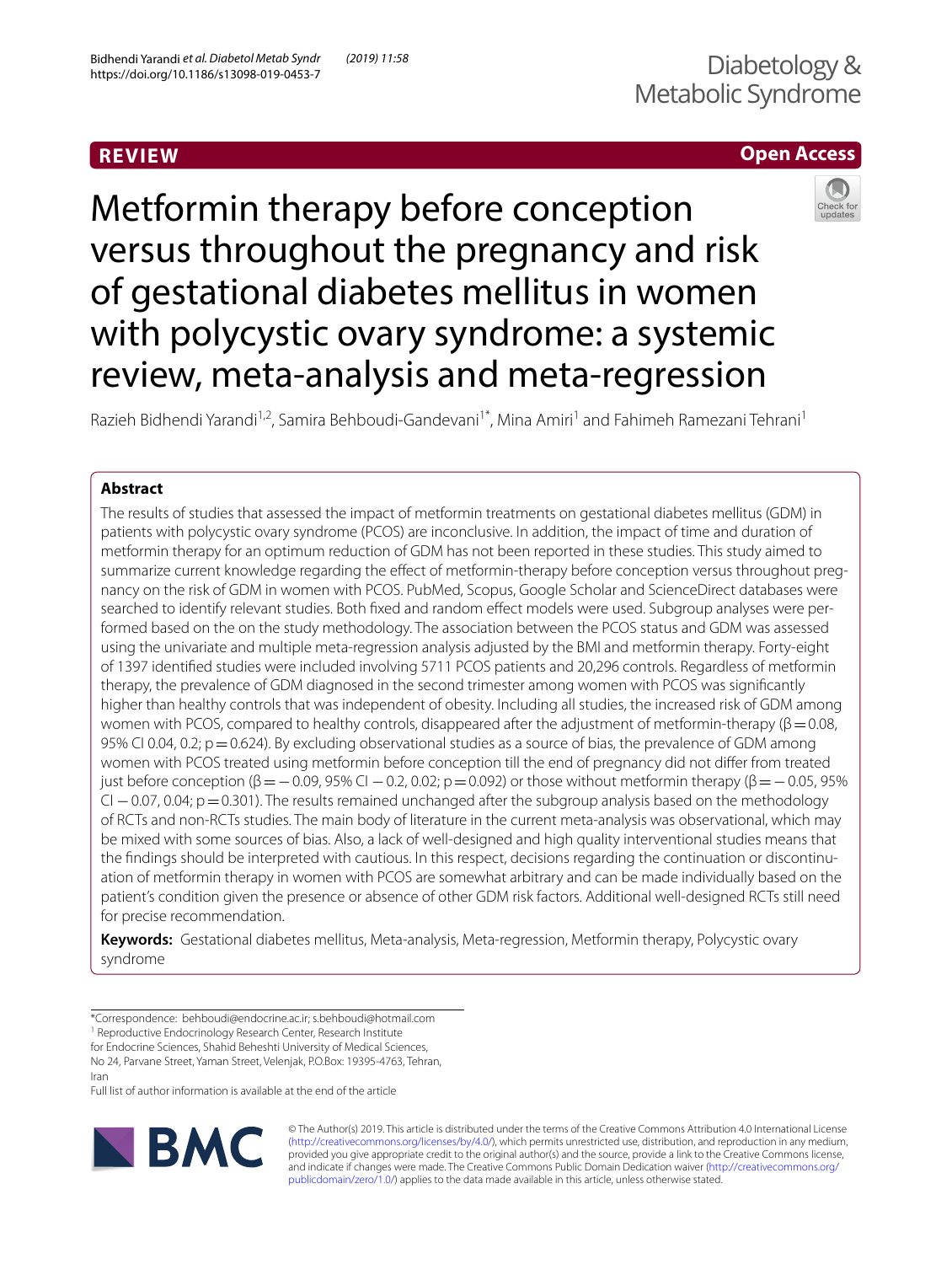## **Background**

Polycystic ovary syndrome (PCOS) with a prevalence of 7–15% is one of the most common endocrinopathies among women in the reproductive age [[1\]](#page-15-0). Hyperandrogenism and/or hyperandrogenemia, chronic oligo-ovulation and polycystic ovaries morphology are the main characteristics of this syndrome. The exact underlying pathogenic mechanisms of PCOS are not fully understood, but it is believed that insulin resistance (IR) with compensatory hyperinsulinemia is the cornerstone of its pathogenesis [\[2](#page-16-0), [3](#page-16-1)].

It is well documented that non-pregnant women with PCOS face more metabolic and reproductive complications with an early or late term syndrome's risks [\[4](#page-16-2)[–6](#page-16-3)]. However, the efects of PCOS on pregnancy outcomes remain controversial. Normal pregnancy is characterized by the physiologic insulin resistance state, which is at its peak in the third trimester of pregnancy. Human placental lactogen, estradiol, progesterone and cortisol regulate the insulin status during pregnancy, which induce the diabetogenis state due to the facilitated difusion and transfer of glucose to the fetus  $[7-9]$  $[7-9]$ . Pregnant women suffering from PCOS experience the additive preexisting state of insulin resistance, which may accompany adverse pregnancy outcomes [[10](#page-16-6)]. Metformin as an insulin sensitizing agent have been wildly used for PCOS, but its efect on the prevention of GDM in PCOS is controversial.

According to available meta-analyses studies, women with PCOS have 2.8–4.3 higher risk of GDM compared to healthy controls [[5,](#page-16-7) [10](#page-16-6)[–13\]](#page-16-8). Mopreover, several studies were conducted to assess the impact of metformin treat-ments on GDM in patients with PCOS [[14–](#page-16-9)[19](#page-16-10)]. However, their results were inconclusive. For instance, Zheng et al. [[19\]](#page-16-10) in a meta-analysis study showed that the incidence of GDM was signifcantly lower among pregnant women with PCOS receiving metformin than those not received. Conversely, according to another meta-analysis, Zhuo et al. [\[17](#page-16-11)], metformin did not signifcantly reduced GDM in women with PCOS. These controversial results may be partly explained by the use of diferent eligibility criteria for the type of included studies (interventional versus observational) or selecting a non-homogenous control groups (PCOS not treated, or both not treated PCOS and non-PCOS ones) [\[14–](#page-16-9)[17,](#page-16-11) [19](#page-16-10)], and not adjustment for most relevant confounders including age and body mass index. Moreover [[18,](#page-16-12) [19\]](#page-16-10), most of those meta-analyses did not assess the quality of included studies [\[14](#page-16-9), [15](#page-16-13), [18](#page-16-12), [19\]](#page-16-10) and none of them evaluated the risk of bias [[14](#page-16-9)[–19](#page-16-10)]. In addition, the impact of time and duration of metformin therapy for an optimum reduction of GDM has not been reported in these studies. Hence, we decided to conduct a meta-analysis to assess the efect of metformin-therapy before conception versus all throughout the pregnancy on the risk of gestational diabetes mellitus (GDM) in women with polycystic ovary syndrome (PCOS) after the adjustment for type of study (observational versus trials), age and BMI.

## **Methods**

This systematic review and meta-analysis was conducted based on the Preferred Reporting Items for Systematic Reviews and Meta-Analyses (PRISMA) statement [[20](#page-16-14)] with the following objectives:

- Study of the prevalence of GDM among women with PCOS regardless of metformin therapy, compared to healthy controls;
- Study of the effect of obesity on the prevalence of GDM among women with PCOS, compared to healthy controls;
- Study of the prevalence of GDM among women with PCOS treated with metformin just before conception/before conception till the end of pregnancy, compared to healthy controls;
- Study of the prevalence of GDM among women with PCOS treated with metformin before conception until the end of pregnancy, compared to women with PCOS treated with metformin just before conception.
- Study of the prevalence of GDM among women with PCOS treated with metformin only before conception/before conception until the end of pregnancy, compared to untreated women with PCOS.

## **Search strategy, study selection and data extraction**

A comprehensive literature search was performed in the PubMed (including Medline), Web of Science and Scopus databases for retrieving relevant randomized or non-randomized controlled trials (RCTs or NRS), cohort studies, cross sectional, and case–control studies published in English language up to August 2017. In addition, a manual search of the reference list of relevant studies was conducted to expand the search coverage.

The following MeSH terms keywords, alone or in combination, were used for the search process: "Polycystic Ovary Syndrome" OR "Polycystic Ovarian Syndrome" OR "polycystic ovary disease" OR "PCOS" OR "PCOD" OR "Stein Leventhal Syndrome" AND "insulin resistance" OR "gestational diabetes" OR "pregnancy complications" OR "obstetric complications" OR "adverse pregnancy outcome".

The initial selection of articles was performed based on titles' screening, followed by a second round of selection performed by one reviewer, who deleted duplicates and reviewed the abstracts of all remaining records. Any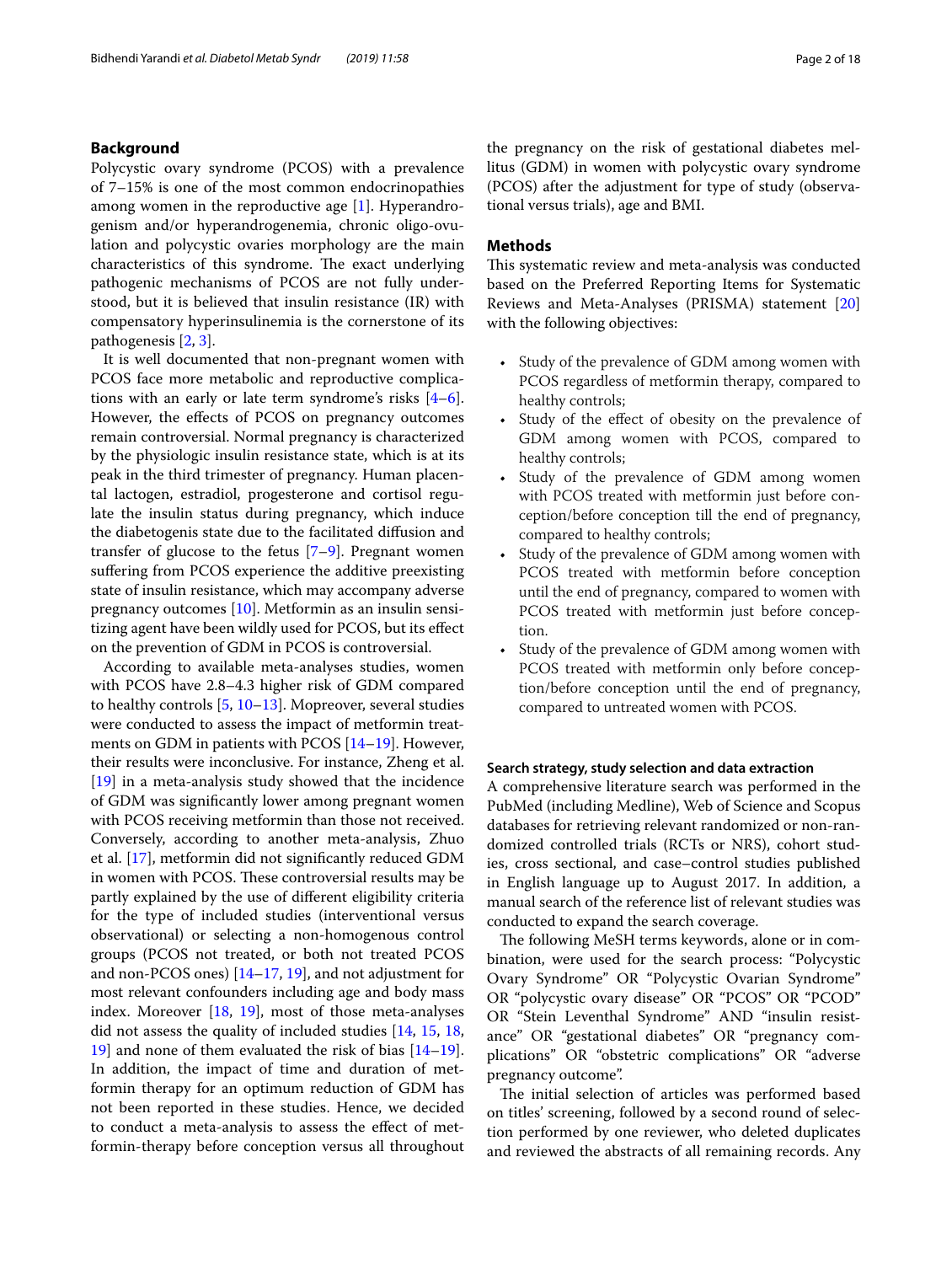disagreement in the selection of abstracts was resolved through consensus or by a senior reviewer. The full text articles were evaluated.

Studies with subjects having diabetes or currently using antidiabetic drugs except metformin, reporting the prevalence of PCOS retrospectively in women with GDM and non-original studies were excluded. General characteristics of the studies including "authors, journal, publication year, design, recruitment source, ethnicity, sample size for cases and controls as well as group characteristics including diagnostic criteria of PCOS, screening time and strategy of GDM, age, body mass index (BMI), duration of metformin therapy, adjustment methods of confounders and prevalence of GDM were extracted.

## **Quality assessment**

Quality of the studies was critically apprised in terms of methods and results. Two reviewers who were blind to the study's author, journal and institution evaluated quality of the studies independently. Disagreements were resolved through consensus or by a senior reviewer.

The modified Consolidated Standards of Reporting Trials (CONSORT) was used as a validated quality assessment checklist for clinical trials [\[21](#page-16-15)]. Studies with a score≥70% of the highest level of the CONSORT checklist score were considered as high quality, those with 40–70% of the score as moderate, and those with 20–40% of the score as low quality and with<20% of the score as very low quality.

The quality of observational studies was also evaluated using the modifcation of the Newcastle–Ottawa Quality Assessment Scale for Nonrandomized Studies (NRS) [[22\]](#page-16-16), which assessed the quality of published nonrandomized studies in terms of selection, comparability and outcome. Studies with a score above 6 were considered high quality, 3–5 moderate and below than 3 low quality.

## **Risk of bias assessment**

The risk of bias of NRS and other methodological studies was assessed using the ROBINS [\[23](#page-16-17)] and Cochrane Collaboration's tool, respectively [\[24\]](#page-16-18). In this respect, the risk of bias based on the subgroups of low-, moderate-, critical- and unclear risk was assessed.

## **Statistical analysis**

The STATA software package (version 12; STATA Inc., College Station, TX, USA) was used to conduct statistical analysis. Heterogeneity was evaluated using the Chi square test and P value>0.05 was interpreted as homogeneity. Publication bias was assessed using the Begg's test as a formalized statistical test for statistically estimating funnel plot asymmetry to fnd any possible publication bias. Accordingly, the random efect model without any correction were used for such analysis. The Metaprop method was used for the pooled estimation of the prevalence of GDM. The Mantel-Haenszel method for meta-analysis was applied for the pooled estimation of age and BMI in various subgroups including women with PCOS (without metformin therapy, metformin therapy just before conception, and metformin therapy before conception until the end of pregnancy) and non-PCOS women. In addition, subgroup analysis was performed based on the study methodology. The association between the PCOS status and GDM was assessed using the univariate and multiple meta-regression analysis adjusted by the BMI and metformin therapy. The prevalence of GDM, PCOS status and weight given to each study was calculated using the fxed efect model based on the inverse of within-study variance, and was presented through the scatter bubble plots.  $P > 0.05$  was set as statistically signifcant.

## **Results**

## **Search and study selection**

The search yielded 1397 potentially relevant articles. The flow chart indicating the selection process for the systematic review and meta-analysis was depicted as Additional fle [1:](#page-15-1) Fig. S1. According to the inclusion criteria, 48 fulltext articles were selected for the meta-analysis.

## **Study characteristics**

Forty-eight studies published between 1998 and 2017 were included in the systematic review. Data on 5711 women with PCOS and 20,296 healthy controls was pre-sented in Table [1.](#page-3-0) Overall, most studies were judged as having a low risk of bias for evaluated domains (Additional fle [1:](#page-15-1) Figs. S2–S5). In addition, quality of the body of evidence in the current meta-analysis was classifed as moderate. Twenty-three studies were identifed as high quality [[25–](#page-16-19)[47](#page-17-0)] and other as moderate quality (Additional fle [1](#page-15-1): Tables S1–S3).

Forty-three studies had observational and fve studies had interventional (four RCTs [\[48](#page-17-1)[–51](#page-17-2)] and one NRS [[52](#page-17-3)]) methods. Marking diversity was found in screening strategies for the diagnosis of GDM. Majority of the studies performed the GDM screening test in the second trimester of pregnancy; 6 reported the GDM prevalence during the frst, second and third trimesters of pregnancy [[27](#page-16-20), [49](#page-17-4), [50,](#page-17-5) [52](#page-17-3)–[54](#page-17-6)]. Twelve studies implemented the two-step screening process with a 50-g Glucose Challenge test (GCT), following a 3-h, 100-g glucose tolerance test (OGTT) [\[7](#page-16-4), [24,](#page-16-18) [25,](#page-16-19) [30,](#page-16-21) [32](#page-16-22), [38](#page-16-23), [39](#page-16-24), [41,](#page-16-25) [55](#page-17-7)[–58\]](#page-17-8); 29 studies applied the one-step screening process with a 3-h, 100-g OGTT [[28,](#page-16-26) [47](#page-17-0), [52,](#page-17-3) [59](#page-17-9)–[61](#page-17-10)] or a 2-h OGTT with 75 g glucose [[27](#page-16-20), [29](#page-16-27), [31](#page-16-28), [33](#page-16-29)[–37](#page-16-30), [40](#page-16-31), [42,](#page-16-32) [44](#page-16-33)–[47,](#page-17-0) [49](#page-17-4)[–51](#page-17-2), [53](#page-17-11), [54,](#page-17-6) [62](#page-17-12)[–64\]](#page-17-13) and 7 studies did not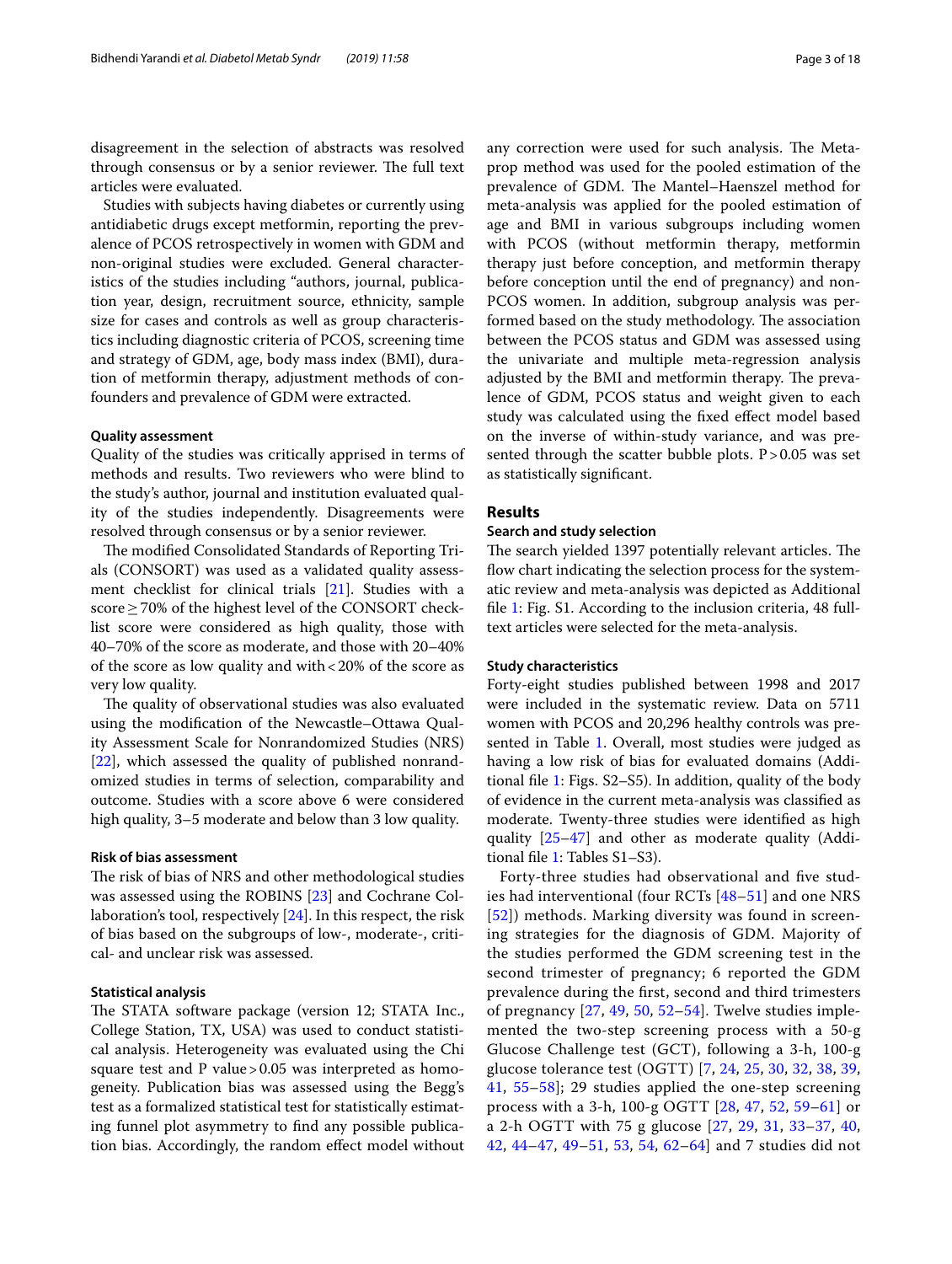<span id="page-3-0"></span>

| $\frac{1}{2}$ |
|---------------|
|               |
|               |
|               |
|               |
|               |
|               |
|               |
|               |
|               |
|               |
|               |
| י<br>ו        |
|               |
|               |
|               |
|               |
|               |
|               |
|               |
|               |
|               |
|               |
|               |
|               |
|               |
|               |
|               |
|               |
|               |
|               |
|               |

|                                             |                             | Table 1  Summary of studies assessing GDM prevalence in women PCOS and controls with or without metformin therapy |                                                                                                      |                                                                                                                                                                                                                                                                                           |                                                                                                                                                                         |                                                                                                 |                                                                   |  |
|---------------------------------------------|-----------------------------|-------------------------------------------------------------------------------------------------------------------|------------------------------------------------------------------------------------------------------|-------------------------------------------------------------------------------------------------------------------------------------------------------------------------------------------------------------------------------------------------------------------------------------------|-------------------------------------------------------------------------------------------------------------------------------------------------------------------------|-------------------------------------------------------------------------------------------------|-------------------------------------------------------------------|--|
| Author, year                                | PCOS criteria               | Time screening,<br>Guideline                                                                                      | with metformin<br>characteristics<br>(PCOS patient<br>in pregnancy)<br>therapy<br>Group <sub>1</sub> | without metformin<br>characteristics<br>(PCOS patient<br>in pregnancy)<br>therapy<br>Group <sub>2</sub>                                                                                                                                                                                   | (Non-PCOS pregnant<br>characteristics<br>Group 3:<br>group)                                                                                                             | Metformin therapy<br>in PCOS                                                                    | Prevalence of GDM<br>(96)                                         |  |
| Abd El Hameed et al.<br>(2011) <sup>1</sup> | Rotterdam                   | Time: 8,24,36 w, guide-<br>line: NM°                                                                              | N = 31, Age: 30.2 (3.8),<br>BMI: 29.22 (2.3)                                                         | N = 26, Age: 28.1 (4.3),<br>BMI: 28.3 (1.9)                                                                                                                                                                                                                                               | Т                                                                                                                                                                       | ception till the end<br>Group 1: before con-<br>of pregnancy<br>Group $2:$ $-$                  | Group 2: 23.08<br>2ed trimester<br>Group 1:3.2                    |  |
| Begum et al. (2009) <sup>1</sup>            | Rotterdam                   | Time: NM guideline:<br>NM                                                                                         | N = 29, Age: 28.1 (2.9),<br>BMI: 28.2 (2.3)                                                          | N = 30, Age: 26.1 (3.6),<br>BMI: 27.9 (2.4)                                                                                                                                                                                                                                               | $\mathsf I$                                                                                                                                                             | ception till the end<br>Group 1: before con-<br>Group 2: before con-<br>of pregnancy<br>ception | Group 1: 3.44<br>Group 2: 30                                      |  |
| Ashrafi et al. (2014) <sup>2</sup>          | Rotterdam                   | Time: 24–28 w, guide-<br>line: ADA                                                                                | $\overline{\phantom{a}}$                                                                             | N = 234, Age: 29.6 (3.9),<br>BMI: (26.1)                                                                                                                                                                                                                                                  | Group 3a: non-PCOS,<br>Group 3b: non-PCOS,<br>N = 234, Age: 30.7<br>(4.7), BMI: 25.5 (4.2)<br>$(5.5)$ , BMI: 25.7 $(3.8)$<br>N = 234, Age: 26.4<br>infertile<br>fertile | Group 2: before con-<br>Group 4: -<br>Group $3:$ $-$<br>ception                                 | Group 3a: 29.9<br>Group 3b: 7.3<br>Group 1: 44.4                  |  |
| Ashrafi et al. (2017) <sup>2</sup>          | Rotterdam                   | Time: 24-28 w, guide-<br>line: ADA                                                                                | $\mathsf I$                                                                                          | N = 113, Age: 29.5 (3.8)<br>N = 74, Age: 29.90 (4.2)<br>N = 16, Age: 28.3 (2.8),<br>N = 5, Age: 28.6 (5.4),<br>BMI: 27.7 (3.2)<br>Group 2d: AO+PCO<br>Group 2c: HA+PCO<br>Group 2b: AO + HA<br>HA+Q<+ <l<br>BMI: 25.94 (4.1)<br/>BMI: 26.1 (3.1)<br/>BMI: 25.9 (2.1)<br/>Group 2a:</l<br> |                                                                                                                                                                         | Group 2b: no<br>Group 2d: no<br>Group 2a: no<br>Group 2c: no                                    | Group 2d: 43.8<br>Group 2c: 41.9<br>Group 2b: 100<br>Group 2a: 46 |  |
| Bjercke et al. (2002) <sup>3</sup>          | $\frac{\text{T}}{\text{Z}}$ | TIME: NM, guideline:<br>$\geqq$                                                                                   | $\overline{1}$                                                                                       | N = 23, Age: 31.1 (4.0),<br>$N = 29$ , Age: 31.5 (3.8),<br>Group 2 a: without IR<br>Group 2 b: with IR<br>BMI: 25.2 (3.9)<br>BMI: 27.7 (5.5)                                                                                                                                              | $(3.4)$ , BMI: 21.9 $(2.7)$<br>N=355, Age: 32.7                                                                                                                         | $\overline{1}$                                                                                  | Group 3:0.6<br>Group 2b: 9<br>Group 2a: 7                         |  |
| D'Anna et al. (2012) <sup>3</sup>           | $\lessgtr$                  | Time: 24-28 w, guide-<br>line: NM                                                                                 | $\mathsf I$                                                                                          | N = 37, Age: 30.6 (4.2),<br>BMI: 24.7 (3.9)                                                                                                                                                                                                                                               | $\mathsf I$                                                                                                                                                             | Group 2: before con-<br>ception                                                                 | Group 2:54                                                        |  |
|                                             |                             |                                                                                                                   |                                                                                                      |                                                                                                                                                                                                                                                                                           |                                                                                                                                                                         |                                                                                                 |                                                                   |  |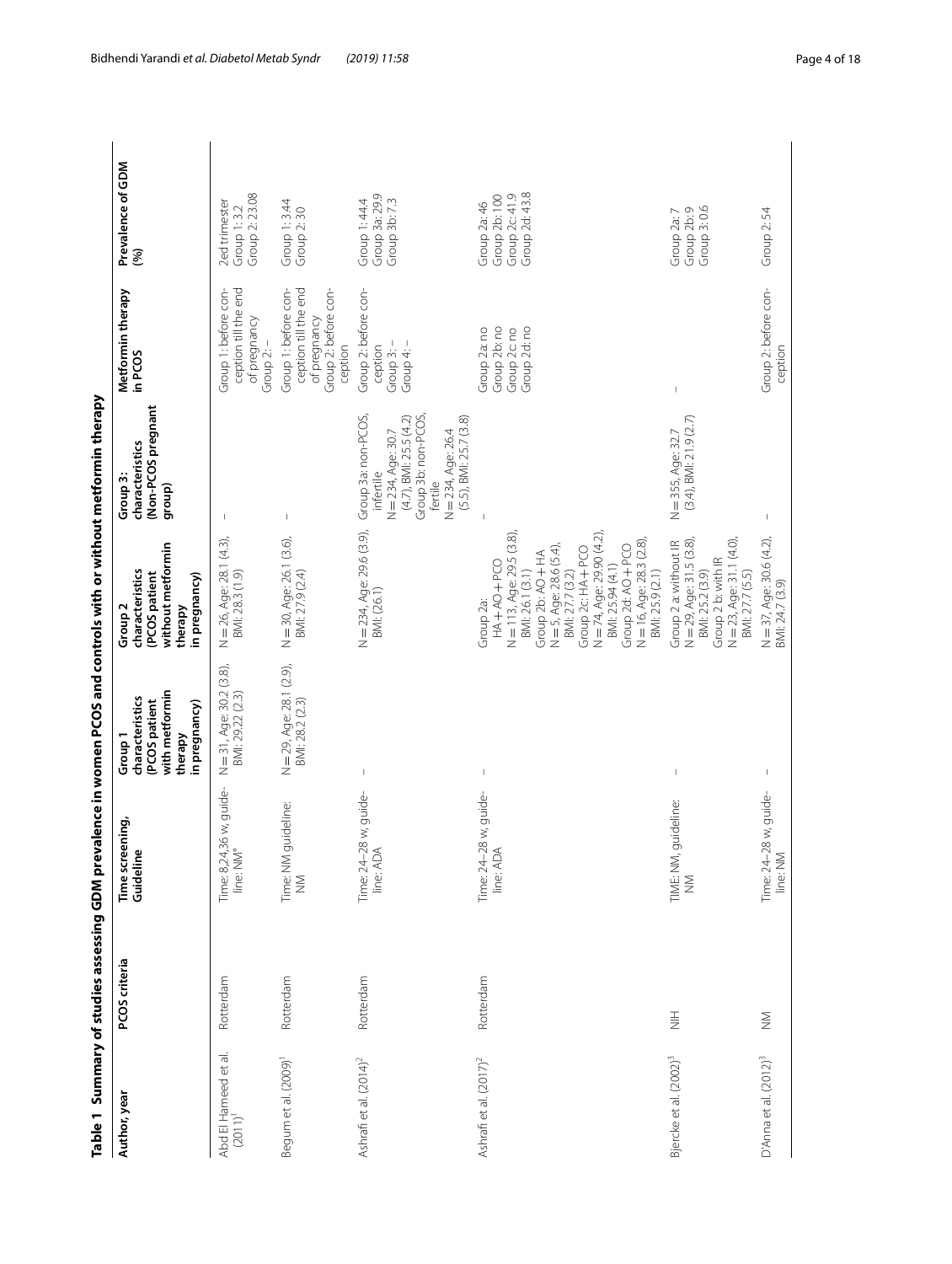| г      |
|--------|
|        |
| ì      |
|        |
|        |
|        |
| ť      |
|        |
|        |
| ۳      |
| c      |
|        |
| ٥<br>Í |
|        |

| Table 1 (continued)                  |               |                                                         |                                                                                                            |                                                                                                                                                                                       |                                                             |                                                                                                 |                                                                                                                                                            |
|--------------------------------------|---------------|---------------------------------------------------------|------------------------------------------------------------------------------------------------------------|---------------------------------------------------------------------------------------------------------------------------------------------------------------------------------------|-------------------------------------------------------------|-------------------------------------------------------------------------------------------------|------------------------------------------------------------------------------------------------------------------------------------------------------------|
| Author, year                         | PCOS criteria | Time screening,<br>Guideline                            | with metformin<br>characteristics<br><b>PCOS</b> patient<br>in pregnancy)<br>therapy<br>Group <sub>1</sub> | without metformin<br>characteristics<br>(PCOS patient<br>in pregnancy)<br>Group <sub>2</sub><br>therapy                                                                               | (Non-PCOS pregnant<br>characteristics<br>Group 3:<br>group) | Metformin therapy<br>in PCOS                                                                    | Prevalence of GDM<br>(96)                                                                                                                                  |
| De Fre`ne et al. (2014) <sup>3</sup> | Rotterdam     | w, guide-<br>Time: $\sim$ 24<br>line: ADA               | $\mathsf I$                                                                                                | N = 107, Age: 28.4 (3.1),<br>BMI: 30.8 (27.7-33.5) <sup>a</sup><br>Group 2 a: overweight<br>BMI: 20.9 (20-22.3) <sup>a</sup><br>N = 93, Age: 29 (4.2),<br>Group 2 b: Normal<br>weight | $\overline{\phantom{a}}$                                    | Group 2 b: NO<br>Group 2 a: NO                                                                  | $\rm 82$<br>Group 2 b: 0<br>Group 2 a:                                                                                                                     |
| De Leo et al. (2011) <sup>3</sup>    | AES           | Time: NM, guideline:<br>$\lessgtr$                      | N = 98, Age: 32 (6),<br>BMI: 28.3 (2.1)                                                                    |                                                                                                                                                                                       | $N = 110$ , Age: 33 (5),<br>BMI: 26.6 (1.2)                 | ception till 37 weeks'<br>Group 1: before con-<br>gestation<br>Group 2:-                        | Group 3: 12.5<br>Group 1:0                                                                                                                                 |
| deWilde et al. (2015) <sup>3</sup>   | Rotterdam     | Time: 24–26 w, guide-<br>line: ADA                      | $\overline{1}$                                                                                             | $[26.8 - 31.8]9$ , BMI:<br>24.4 [21.6-28.9] <sup>a</sup><br>N = 72, Age: 29.6                                                                                                         | I                                                           | Group 2: before con-<br>ception                                                                 | Group $2:31$                                                                                                                                               |
| deWilde et al. (2014) <sup>3</sup>   | Rotterdam     | Time: 24-26 w, guide-<br>line: NM                       | $\mathsf I$                                                                                                | [27–31]ª, BMI: 24<br>[21–28]ª<br>N = 189, Age: 29                                                                                                                                     |                                                             | Group 2: before con-<br>ception                                                                 | Group 2:22                                                                                                                                                 |
| Dmitrovic et al. (2011) <sup>2</sup> | $\frac{1}{2}$ | Time: 6–10, 12–16,<br>24–28, 34–38 w,<br>guideline: ADA | L                                                                                                          | N = 17, Age: 29 (4),<br>BMI: 32 (8)                                                                                                                                                   | N = 17, Age: 31 (5),<br>BMI: 26 (7)                         | Group $3:$ $-$<br>Group $2:$ $-$                                                                | Group 3: 12<br>Group 2: 47                                                                                                                                 |
| Elkholi et al. (2016) <sup>2</sup>   | Rotterdam     | Time: 24-28 w, guide-<br>line: ADA                      | $\overline{\phantom{a}}$                                                                                   | Group 2b: metaboli-<br>N: 47, Age: 21.1 (1.6),<br>N: 62, Age: 22.3 (1.2),<br>Group 2a: metaboli-<br>BMI: 21.4 (1.5)<br>BMI: 21.6 (1.4)<br>cally healthy<br>cally obese                | N: 35, Age: 20.4 (1.3),<br>BMI: 21.3 (1.4)                  | Group 2b: before<br>Group 2a: before<br>conception<br>conception<br>Group 3: No                 | Group 2a: 9.8<br>Group 2b: 0<br>Group 3: 0                                                                                                                 |
| Fougner et al. (2008) <sup>1</sup>   | Rotterdam     | Time: 19, 32, 36 w,<br>guideline: WHO                   | $N = 18$ , Age: 28.9<br>(26.5–31.4) <sup>9</sup> , BMI:<br>32.1 (29.1-35.2) <sup>a</sup>                   | $(26.6 - 30.0)^{a}$ , BMI:<br>29.3 (25.8-32.9) <sup>a</sup><br>N: 22, Age: 28.3                                                                                                       | $\begin{array}{c} \end{array}$                              | Group 1: before con-<br>ception till the end<br>Group 2: before con-<br>of pregnancy<br>ception | First trimester<br>Group 2: 27.2<br>2ed trimester<br>Group 1:22.2<br>3rd trimester<br>Group 1:11.1<br>Group 1: 11.1<br>Group 2:4.5<br>Group <sub>2.9</sub> |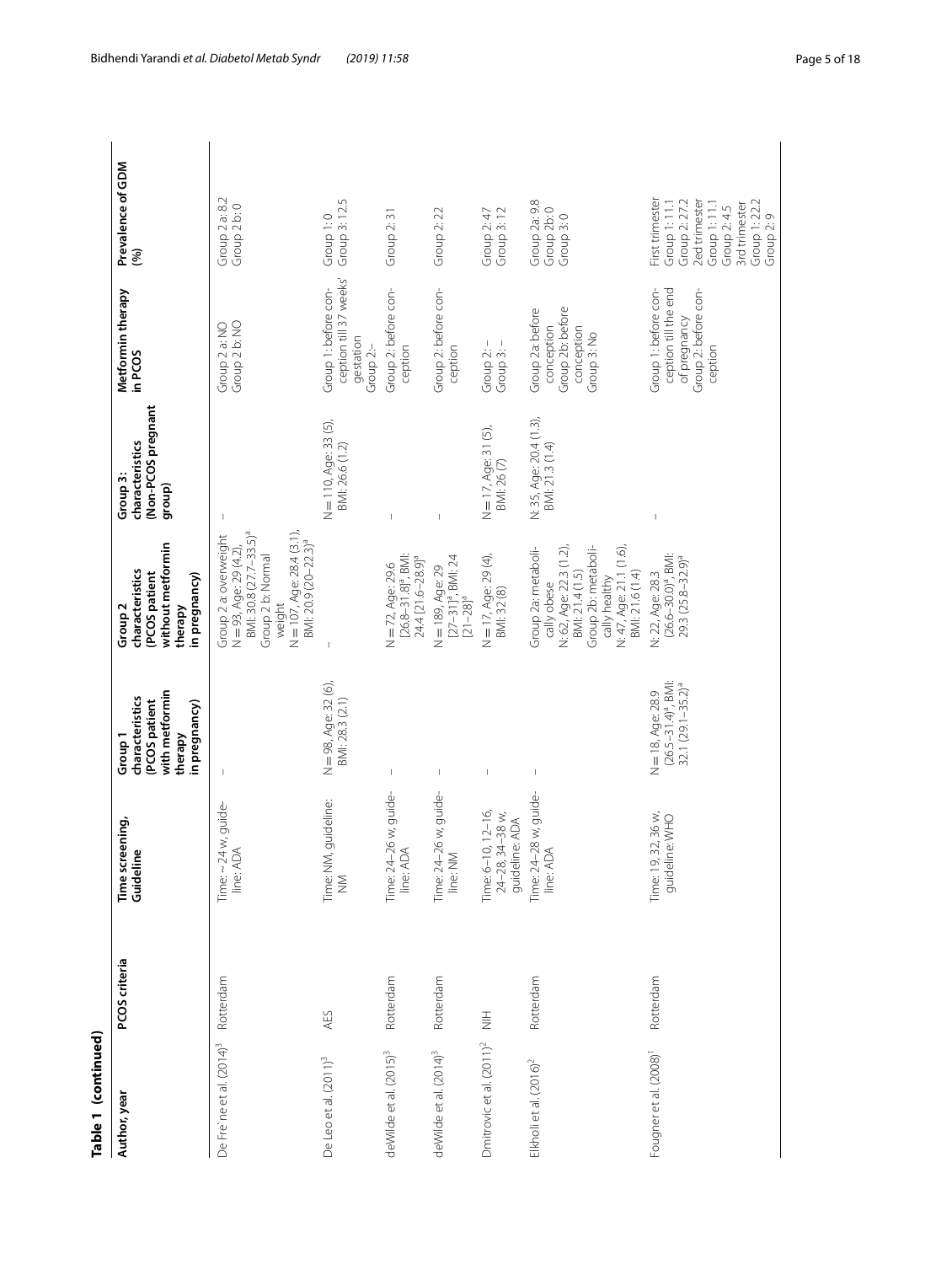| Table 1 (continued)                        |               |                                                                  |                                                                                                      |                                                                                                                                           |                                                                                                                                            |                                                                                                |                                                                   |
|--------------------------------------------|---------------|------------------------------------------------------------------|------------------------------------------------------------------------------------------------------|-------------------------------------------------------------------------------------------------------------------------------------------|--------------------------------------------------------------------------------------------------------------------------------------------|------------------------------------------------------------------------------------------------|-------------------------------------------------------------------|
| Author, year                               | PCOS criteria | Time screening,<br>Guideline                                     | with metformin<br>characteristics<br>(PCOS patient<br>in pregnancy)<br>therapy<br>Group <sub>1</sub> | without metformin<br>characteristics<br>(PCOS patient<br>in pregnancy)<br>therapy<br>Group <sub>2</sub>                                   | (Non-PCOS pregnant<br>characteristics<br>Group 3:<br>group)                                                                                | Metformin therapy<br>in PCOS                                                                   | Prevalence of GDM<br>(96)                                         |
| Glueck et al. (2004) <sup>3</sup>          | Rotterdam     | Time: 26-28 w, guide-<br>$\prec$<br>line: AD,                    | $N = 90, \text{Age: } 33(5)$<br>BMI: 33.8 (7.8)                                                      | $\overline{\phantom{a}}$                                                                                                                  | N = 252, Age: 29 (6),<br>BMI: 25.6 (5.9)                                                                                                   | ception till the end<br>Group 1: before con-<br>of pregnancy<br>Group $3:$ $-$                 | Group 1: 9.5<br>Group 3: 15.9                                     |
| Glueck et al. (2004) <sup>3</sup>          | Rotterdam     | Time: 26-28 w, guide-<br>line: ADA                               | N = 39, Age: 30 (4).<br>BMI: 34 (8.2)                                                                | $\mathsf I$                                                                                                                               | f,                                                                                                                                         | ception till the end<br>Group 1: before con-<br>of pregnancy                                   | Group 1:7.6                                                       |
| Glueck et al. (2002) <sup>3</sup>          | $\frac{1}{2}$ | Time: 26-28 w, guide-<br>line: ADA                               | $N = 33,$ Age: 34 (8)<br>BMI: 33.9                                                                   |                                                                                                                                           |                                                                                                                                            | Group 1: before con-<br>ception till the end<br>of pregnancy                                   | Group 1:33                                                        |
| Glueck et al. (2013) <sup>3</sup>          | Rotterdam     | guideline:<br>Time: NM,<br>NM                                    | $N = 76$ , Age: 32 (5).<br>BMI: 33.3 (7.4)                                                           | $\mathsf I$                                                                                                                               | N = 156, Age: 30 (6),<br>BMI: 26.9 (6.6)                                                                                                   | Group 1: before con-<br>ception till the end<br>of pregnancy<br>Group 3:-                      | Group 1: 10.5<br>Group 3: 14.7                                    |
| Glueck et al. (2008) <sup>3</sup>          | Rotterdam     | Time: 26-28 w, guide-<br>≤<br>line: AD,                          | N = 142, Age: 30 (5),<br>BMI: 33.5 (7.9)                                                             | $\mathsf I$                                                                                                                               |                                                                                                                                            | Group 1: before con-<br>ception till the end<br>of pregnancy                                   | Group 1:7                                                         |
| Glueck et al. (2002) <sup>3</sup>          | Rotterdam     | Time: 26-28 w, guide-<br>line: ADA                               | $\mathbb{I}$                                                                                         | $N = 68, Age: -, BMI: 33$<br>$(29-38.8)3$                                                                                                 | $\overline{\phantom{a}}$                                                                                                                   | Group 2: before con-<br>ception                                                                | Group <sub>2</sub> :                                              |
| Haakova et al. (2003) <sup>3</sup>         | Rotterdam     | trimester, guideline:<br>Time: second, third<br>$\sum_{i=1}^{n}$ | $\mathbf{I}$                                                                                         | N = 66, Age: 29.8 (4.9),<br>BMI: 23.2 (3.8)                                                                                               | N = 66, Age: 29 (4.9),<br>BMI: 23.2 (3.8)                                                                                                  | Group 2: $-$<br>Group 3: $-$                                                                   | Group 2: 4.92<br>Group 3: 12.12                                   |
| Han et al. (2011) <sup>3</sup>             | Rotterdam     | Time: 24 w, guideline:<br>ADA                                    | $\mathsf I$                                                                                          | $N = 272$ , Age: 31.2 (2.7)<br>N = 64, Age: 31.6 (3.1),<br>Group 2b: Non-obese<br>BMI: 27.46 (2.4)<br>Group 2a: Obese<br>BMI: 20.45 (2.0) | Group 3b: Non-obese<br>$(2.8)$ , BMI: $20.5(1.9)$<br>$(3.2)$ , BMI: $27.5(2)$<br>N=886, Age: 32.5<br>N = 117, Age: 32.2<br>Group 3a: Obese | Group 2b: no<br>Group 3a: no<br>Group 3b: no<br>Group 2a: no                                   | Group 2a: 10.5<br>Group 3a: 8.6<br>Group 3b: 1.8<br>Group 2b: 1.1 |
| Hassanzahraeiet al.<br>(2007) <sup>3</sup> | $\frac{1}{2}$ | Time: 24-28 w, guide-<br>line: NDDG                              | $\mathsf I$                                                                                          | N = 47, Age: 27.8 (5.2),<br>BMI: 25.1 (4.4)                                                                                               | N = 100, Age: 28 (4.9),<br>BMI: 23.4 (3.3)                                                                                                 | Group $2:$ $-$<br>Group $3:$ $-$                                                               | Group $3:$ $-$<br>Group <sub>2</sub> :                            |
| Joham et al. (2014) <sup>2</sup>           | $\lessgtr$    | Time: NM, guideline:<br>$\sum_{i=1}^{n}$                         | $\mathsf I$                                                                                          | $=$ 478, Age: 30.5 (1.4),<br>BMI: 28 (7.2)<br>Z                                                                                           | N = 8134, Age: 30.6<br>(1.5), BMI: 25.1 (5.6)                                                                                              | Group $2:$ $-$<br>Group $3:$ $-$                                                               | Group 2: 11.2<br>Group 3: 3.8                                     |
| Khattab et al. (2011) <sup>3</sup>         | Rotterdam     | Time: 5-12, 19, 32, 36<br>w, guideline: WHO                      | $N = 31$ , Age: 30.2 (3.8),<br>BMI: 29.22 (2.3)                                                      | $N = 31$ , Age: 30.2 (3.8),<br>BMI: 29.22 (2.3)                                                                                           |                                                                                                                                            | ception till the end<br>Group 2: before con-<br>Group 1: before con<br>of pregnancy<br>ception | Group 2: 20<br>Group 1:4                                          |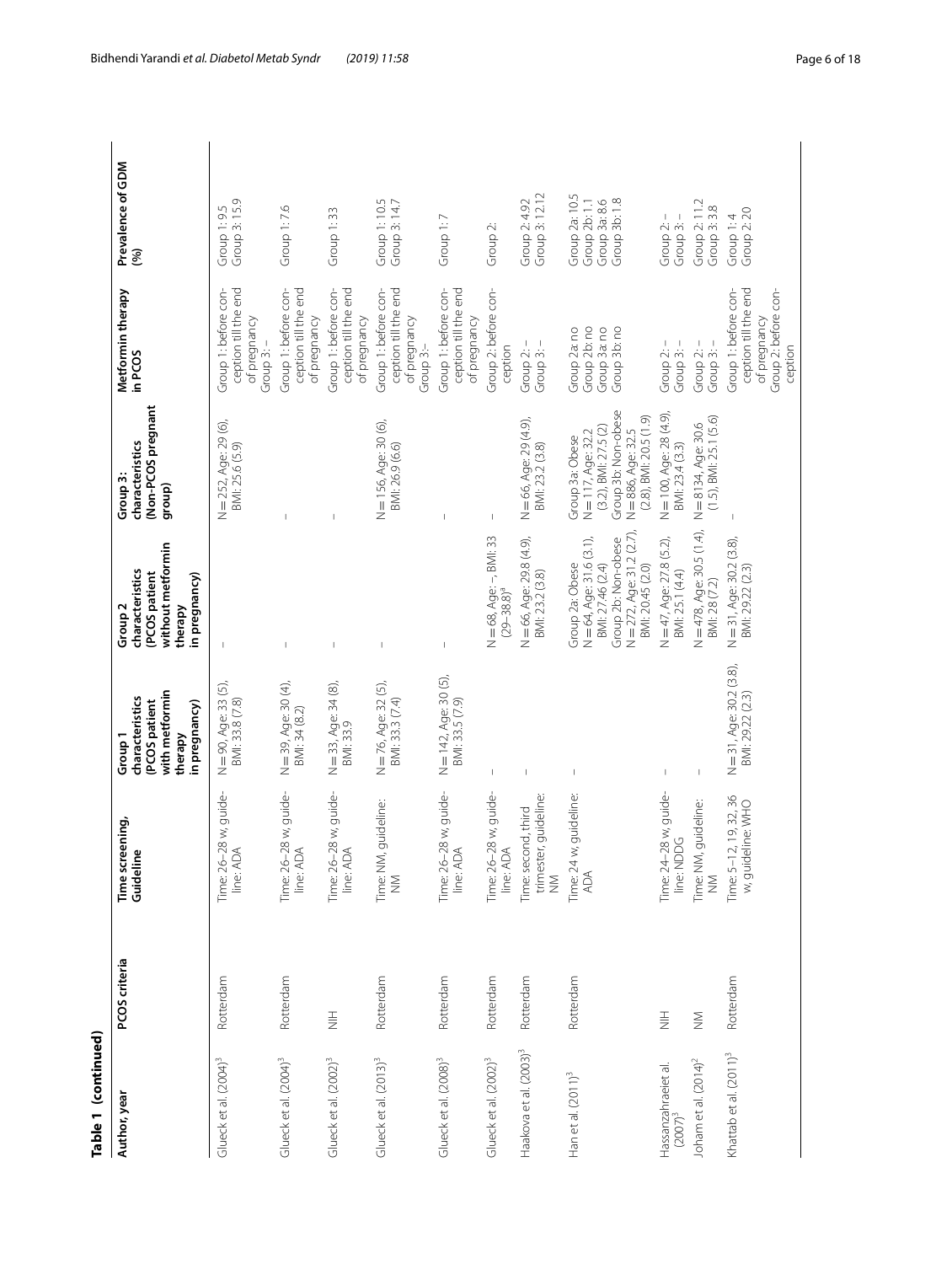| Table 1 (continued)                 |                                                                              |                                         |                                                                                                                                                                                                                                                                                                                                                                                  |                                                                                                                                                                                                                                                                                                                                       |                                                                                      |                                           |                                                                    |
|-------------------------------------|------------------------------------------------------------------------------|-----------------------------------------|----------------------------------------------------------------------------------------------------------------------------------------------------------------------------------------------------------------------------------------------------------------------------------------------------------------------------------------------------------------------------------|---------------------------------------------------------------------------------------------------------------------------------------------------------------------------------------------------------------------------------------------------------------------------------------------------------------------------------------|--------------------------------------------------------------------------------------|-------------------------------------------|--------------------------------------------------------------------|
| Author, year                        | PCOS criteria                                                                | Time screening,<br>Guideline            | with metformin<br>characteristics<br><b>PCOS</b> patient<br>in pregnancy)<br>therapy<br>Group <sub>1</sub>                                                                                                                                                                                                                                                                       | without metformin<br>characteristics<br>PCOS patient<br>in pregnancy)<br>Group <sub>2</sub><br>therapy                                                                                                                                                                                                                                | (Non-PCOS pregnant<br>characteristics<br>Group 3:<br>group)                          | Metformin therapy<br>in PCOS              | Prevalence of GDM<br>(%)                                           |
| Kollmann et al. (2015) <sup>3</sup> | $(OA + PO)$<br>3. Rotterdam<br>2. Rotterdam<br>$(HA + PCO)$<br>$\frac{1}{2}$ | Time: 24-28 w, guide-<br>line: IADPSG   |                                                                                                                                                                                                                                                                                                                                                                                  | Group 2a: NIH criteria<br>Group 2b: Rotterdam<br>$(26-33)$ <sup>a</sup> , BMI: 25.5<br>Group 2c: Rotterdam<br>$N = 85$ , Age: 29<br>(26–32) <sup>a</sup> , BMI: 24.3<br>$(27-33)^3$ , BMI: 24.2<br>N = 78, Age: 30<br>$N = 14, Age: 31$<br>$(21.4 - 29.2)^a$<br>$(22.1 - 31.2)^a$<br>$(20.5 - 29.7)^a$<br>$(OA + PCO)$<br>$(HA + PC)$ | N = 708, Age: 30<br>(25–34) <sup>3</sup> , BMI: 22.5<br>$(20.5 - 25.8)$ <sup>a</sup> | Group 2b: -<br>Group 2c: -<br>Group 2a: - | Group 2b: 14.3<br>Group 2c: 26.9<br>Group 2a: 18.8<br>Group 3: 2.5 |
| Lesser et al. (1997) <sup>3</sup>   | $\frac{1}{2}$                                                                | Time: 20-28 w, guide-<br>line: NDDG     | $\begin{array}{c} \end{array}$                                                                                                                                                                                                                                                                                                                                                   | N = 24, Age: 29.8 (5.3),<br>BMI: 28.4 (4.7)                                                                                                                                                                                                                                                                                           | N=44, Age: 32 (4.6),<br>BMI: 23.4 (2.79)                                             | Group 2: no<br>Group 3: no                | Group 2: 16.7<br>Group 3: 6.7                                      |
| Mehrabian et al.<br>$(2013)^3$      | Rotterdam                                                                    | Time: 24–28 w, guide-<br>line: ADA      | $\,$ $\,$                                                                                                                                                                                                                                                                                                                                                                        | $N = 130, \text{Age: } 33.3(6.6)$<br>Group 2a: PCOS with-<br>$N = 50$ , Age: 34 (47.5),<br>Group 2a: PCOS with<br>BMI: 28.9 (4.5)<br>BMI: 25.9 (4.5)<br>out GDM<br>GDM                                                                                                                                                                | $\overline{\phantom{a}}$                                                             | Group 2: no                               | Group 2 totally: 27.8                                              |
| Mikola et al. (2001) <sup>3</sup>   | $\equiv \equiv$                                                              | Time: NM, guideline:<br>$\sum_{\alpha}$ | $\overline{\phantom{a}}$                                                                                                                                                                                                                                                                                                                                                         | N = 99, Age: 30.4 (3.9),<br>BMI: 25.6 (6.5)                                                                                                                                                                                                                                                                                           | $(4.8)$ , BMI: 23 $(4.6)$<br>N=737, Age: 29.4                                        | Group 2: no<br>Group 3: no                | Group 2: 20<br>Group 3: 9                                          |
| Mumm et al. (2015) <sup>3</sup>     | Rotterdam                                                                    | Time: 14-20, 28-30 w<br>guideline: NM   | T                                                                                                                                                                                                                                                                                                                                                                                | $(26-32)^{a}$ , BMI: 25.9<br>N = 157, Age: 29<br>$(22.0 - 32.0)$ <sup>a</sup>                                                                                                                                                                                                                                                         | N=995, Age: 29<br>(26–33) <sup>a</sup> , BMI: 23.2<br>$(20.9 - 26.1)^a$              | Group 2: no<br>Group 3: no                | Group 3:13.8<br>Group 2:6.4                                        |
| Naver et al. (2014) <sup>3</sup>    | Rotterdam                                                                    | Time: NM, guidelines:<br>national       | $\begin{array}{c} \rule{0pt}{2.5ex} \rule{0pt}{2.5ex} \rule{0pt}{2.5ex} \rule{0pt}{2.5ex} \rule{0pt}{2.5ex} \rule{0pt}{2.5ex} \rule{0pt}{2.5ex} \rule{0pt}{2.5ex} \rule{0pt}{2.5ex} \rule{0pt}{2.5ex} \rule{0pt}{2.5ex} \rule{0pt}{2.5ex} \rule{0pt}{2.5ex} \rule{0pt}{2.5ex} \rule{0pt}{2.5ex} \rule{0pt}{2.5ex} \rule{0pt}{2.5ex} \rule{0pt}{2.5ex} \rule{0pt}{2.5ex} \rule{0$ | N = 459, Age: 31.6, BMI:<br>22.9                                                                                                                                                                                                                                                                                                      | N=5409, Age: 30.7,<br>BMI: 23.4                                                      | Group 2: no<br>Group 3: no                | Group 2: 2.4<br>Group 3: 1.1                                       |
|                                     |                                                                              |                                         |                                                                                                                                                                                                                                                                                                                                                                                  |                                                                                                                                                                                                                                                                                                                                       |                                                                                      |                                           |                                                                    |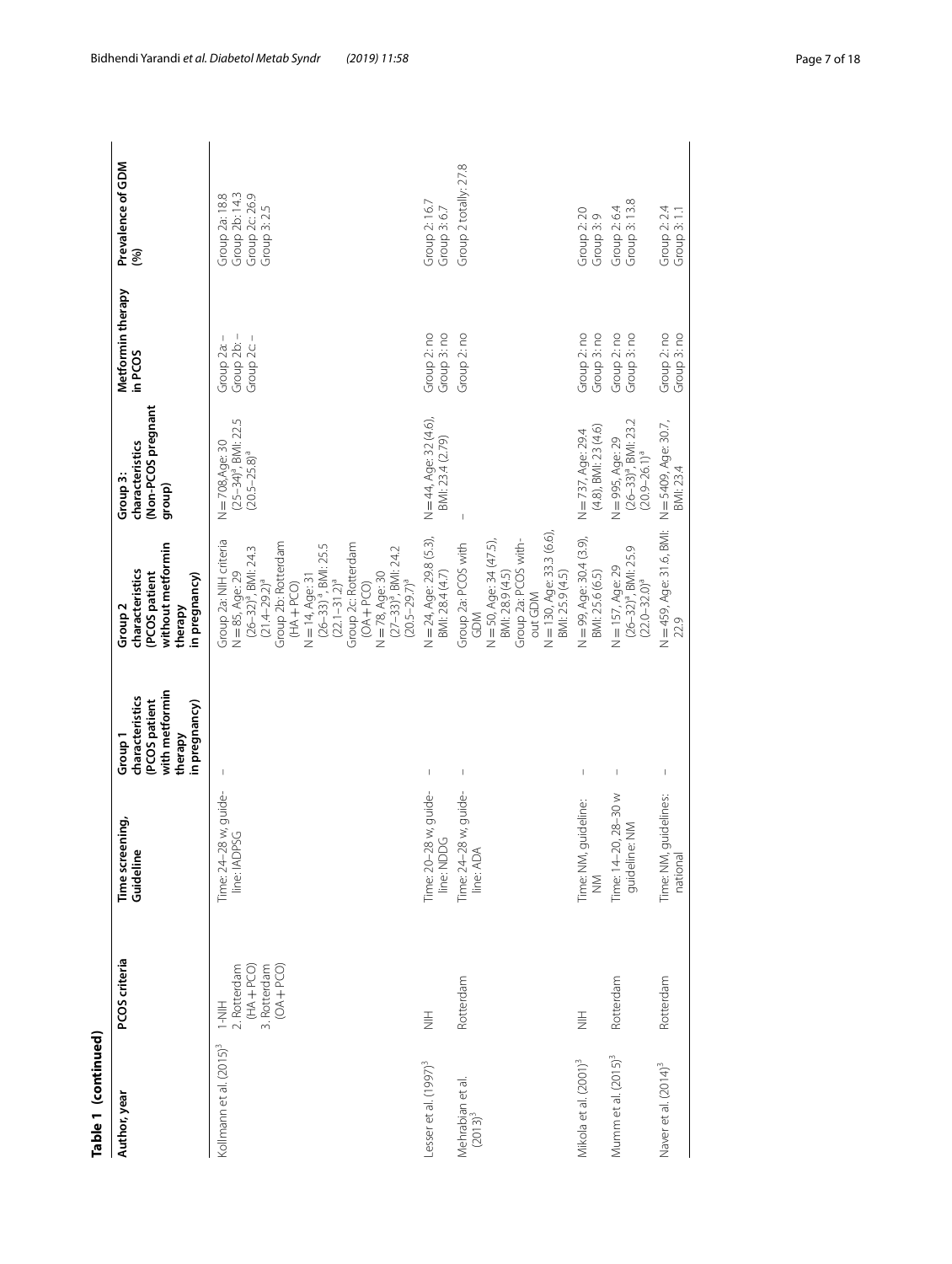| Table 1 (continued)                 |                  |                                          |                                                                                                                                                                         |                                                                                                                                                                                                                                                                                          |                                                                                   |                                                                                                                                                                                                                       |                                                                   |
|-------------------------------------|------------------|------------------------------------------|-------------------------------------------------------------------------------------------------------------------------------------------------------------------------|------------------------------------------------------------------------------------------------------------------------------------------------------------------------------------------------------------------------------------------------------------------------------------------|-----------------------------------------------------------------------------------|-----------------------------------------------------------------------------------------------------------------------------------------------------------------------------------------------------------------------|-------------------------------------------------------------------|
| Author, year                        | PCOS criteria    | Time screening,<br>Guideline             | with metformin<br>characteristics<br>(PCOS patient<br>in pregnancy)<br>therapy<br>Group <sub>1</sub>                                                                    | without metformin<br>characteristics<br>(PCOS patient<br>in pregnancy)<br>therapy<br>Group <sub>2</sub>                                                                                                                                                                                  | (Non-PCOS pregnant<br>characteristics<br>Group 3:<br>group)                       | Metformin therapy<br>in PCOS                                                                                                                                                                                          | Prevalence of GDM<br>(96)                                         |
| Nawaz et al. (2008) <sup>3</sup>    | Rotterdam        | -28 w, guide-<br>line: NM<br>Time: 24-   | N = 20, Age: 29 (3.1),<br>N = 45, Age: 27 (4.2),<br>N = 40, Age: 28 (3.6)<br>BMI: 29.6 (5.1)<br>BMI: 29.3 (3.3)<br>BMI: 30 (2.6)<br>Group 1b:<br>Group 1c:<br>Group 1a: | $N = 32$ , Age: 30 (2.9),<br>BMI: 31.2 (4.6)                                                                                                                                                                                                                                             | $\mathbf{I}$                                                                      | 4-16 weeks of gesta-<br>ception till 32 weeks<br>Group 1b: before con-<br>Group 1c: before con-<br>ception till the end<br>Group 1a: before<br>conception till<br>of pregnancy<br>of gestation<br>Group 2: no<br>tion | Group 1c: 28.8<br>Group 1a: 37.5<br>Group 2: 40.6<br>Group 1b: 50 |
| Ott et al. (2014) <sup>3</sup>      | Rotterdam        | Time: second trimester,<br>guideline: NM | Т                                                                                                                                                                       | with CC + metformin<br>with metformin only<br>N = 40, Age: 27.8 (4.9)<br>N = 40, Age: 27.5 (4.5)<br>N = 40, Age: 27.2 (4.6)<br>Group 2b: conceived<br>Group 2a: conceived<br>Group 2c: conceived<br>with LOA + met-<br>BMI: (27.2 ± 5.6)<br>BMI: 26.9 (5.0)<br>BMI: 28.0 (6.0)<br>formin | $\mathsf I$                                                                       | Group 2b: before<br>Group 2a: before<br>Group 2c: before<br>conception<br>conception<br>conception                                                                                                                    | Group 2b: 31.3<br>Group 2a: 29.4<br>Group 2c: 31.4                |
| Palomba et al. (2010) <sup>3</sup>  | Rotterdam        | guideline:<br>Time: NM,<br>$\lessgtr$    | $\mathsf I$                                                                                                                                                             | $(20-33)^3$ , BMI: 24.2<br>N = 93, Age: 30<br>$(18.1 - 29.1)^a$                                                                                                                                                                                                                          | N = 73, Age: 30<br>(19-34) <sup>a</sup> , BMI: 24<br>$(17.8 - 29.4)$ <sup>a</sup> | Group 2: no<br>Group 3: no                                                                                                                                                                                            | Group 2:16.1<br>Group 3:5.8                                       |
| Paradisi et al. (1998) <sup>3</sup> | $\frac{1}{2}$    | guideline:<br>Time: NM,<br>NM            | $\mathord{\text{\rm I}}$                                                                                                                                                | Group 2b: PCOS with-<br>$N = 5$ , Age: 32.2 (6.3),<br>Grou <sub>2a</sub> : PCOS with<br>N = 8, Age: 28 (2.9),<br>BMI: 28.3 (3.2)<br>BMI: 28.3 (0.7)<br>out GDM<br>GDM                                                                                                                    | $\overline{\phantom{a}}$                                                          | Group <sub>2</sub> : no                                                                                                                                                                                               | Group 2: 38.4                                                     |
| Radon et al. (1999) <sup>3</sup>    | ICD-9th revision | Time: 24-28 w, guide-<br>line: NM        | I                                                                                                                                                                       | N = 22, Age: 32.4 (4.1),<br>BMI: 28.9 (8)                                                                                                                                                                                                                                                | N=66, Age: 31.1 (3.9),<br>BMI: 28 (7.2)                                           | Group 2: no<br>Group 3: no                                                                                                                                                                                            | Group 2: 40.9<br>Group 3: 3                                       |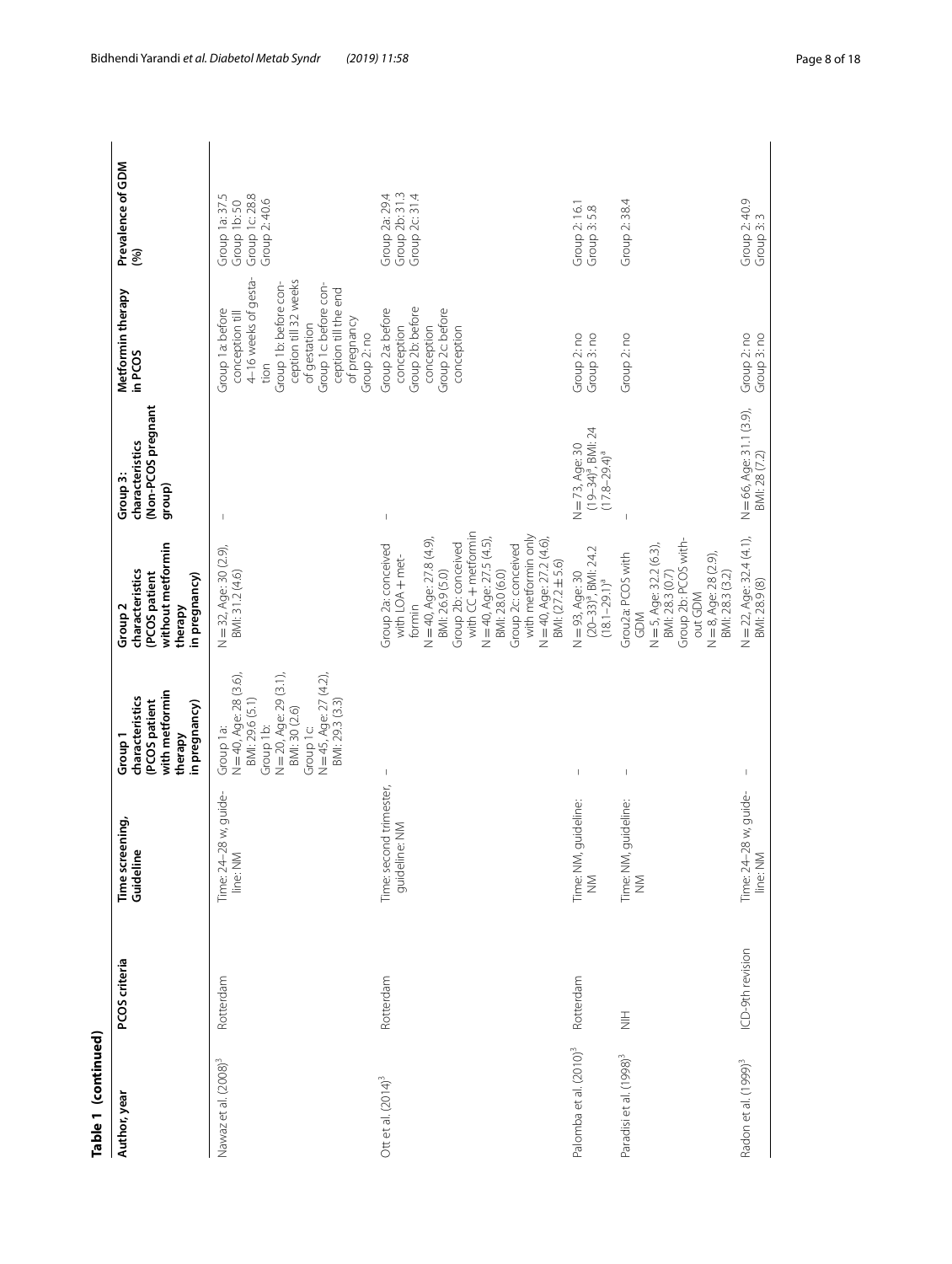| Table 1 (continued)                       |                        |                                           |                                                                                                      |                                                                                                                                                                                          |                                                                              |                                                                                                 |                                                                                                                                                     |
|-------------------------------------------|------------------------|-------------------------------------------|------------------------------------------------------------------------------------------------------|------------------------------------------------------------------------------------------------------------------------------------------------------------------------------------------|------------------------------------------------------------------------------|-------------------------------------------------------------------------------------------------|-----------------------------------------------------------------------------------------------------------------------------------------------------|
| Author, year                              | PCOS criteria          | Time screening,<br>يو<br>Guidelir         | with metformin<br>characteristics<br>(PCOS patient<br>in pregnancy)<br>therapy<br>Group <sub>1</sub> | without metformin<br>characteristics<br>(PCOS patient<br>in pregnancy)<br>Group <sub>2</sub><br>therapy                                                                                  | (Non-PCOS pregnant<br>characteristics<br>Group 3:<br>group)                  | Metformin therapy<br>in PCOS                                                                    | Prevalence of GDM<br>(96)                                                                                                                           |
| Reyes-Muñoz et al.<br>(2012) <sup>3</sup> | Rotterdam              | Time: 14-24 or 24-28<br>w, guideline: ADA | $\mathsf I$                                                                                          | N = 52, Age: 29.1 (3.9),<br>BMI: 27.5 (3.1)                                                                                                                                              | N = 26, Age: 29 (3.8),<br>BMI: 27.5 (3.3)                                    | Group 2: before con-<br>Group $3:$ $-$<br>ception                                               | Group 2: yes<br>Group 3: no                                                                                                                         |
| Sterling et al. (2016) <sup>3</sup>       | Rotterdam criteria     | Time: NM, guideline:<br>$\geqq$           | $\begin{array}{c} \end{array}$                                                                       | $N = 71, Age: 33$<br>(30–35) <sup>3</sup> , BMI: 22.7<br>$(20.4 - 28.3)$ <sup>a</sup>                                                                                                    | $N = 323$ , Age: 35<br>(32–37) <sup>a</sup> , BMI: 22.6<br>$(20.8 - 26.0)^a$ | Group 2: no<br>Group 3: no                                                                      | Group 2:15.5<br>$\sqrt{2}$<br>Group <sub>3</sub> :                                                                                                  |
| Turhan et al. (2003) <sup>3</sup>         | $\frac{1}{2}$          | Time: 24-28 w, guide-<br>line: ADA        | $\,$ $\,$                                                                                            | N = 38, Age: 27.6 (3.7),<br>BMI: 31.5 (4.5)                                                                                                                                              | N = 136, Age: 26.6<br>(4.7), BMI: 23.6 (4.3)                                 | Group 2: no<br>Group 3: no                                                                      | Group 2: 2.6<br>Group $3:8.1$                                                                                                                       |
| Vollenhoven et al.<br>(2000) <sup>3</sup> | $\geqq$                | Time: 24-28 w, guide-<br>line: WHO        | $\mathsf I$                                                                                          | $N = 60, Age: -, BMI: 27.1 (5.2)$                                                                                                                                                        | N=60, Age: -, BMI:<br>26.5 (4.9)                                             | Group 2: no<br>Group 3: no                                                                      | Group 2: 22<br>Group $3:17$                                                                                                                         |
| Vanky et al. (2004) <sup>1</sup>          | Rotterdam              | Time: 19, 32, 36 w,<br>guideline: WHO     | N = 18, Age: 28.9 (4.8),<br>BMI: 32.1 (6.1)                                                          | N = 22, Age: 28.3 (3.7),<br>BMI: 29.3 (8)                                                                                                                                                |                                                                              | ception till the end<br>Group 2: before con-<br>Group 1: before con-<br>of pregnancy<br>ception | Group 1: 16.6<br>First trimester<br>Group 2: 27.2<br>2ed trimester<br>Group 1: 22.2<br>3rd trimester<br>Group 1: 11.1<br>Group 2: 4.5<br>Group 2: 9 |
| Vanky et al. (2010) <sup>1</sup>          | Rotterdam              | Time: NM, guideline:<br>$\geqq$           | N = 135, Age: 29.6 (4.4),<br>BMI: 29.5 (7)                                                           | N = 138, Age: 29.2 (4.4),<br>BMI: 28.5 (7.2)                                                                                                                                             | $\mathsf I$                                                                  | ception till the end<br>Group 1: before con-<br>Group 2: before con-<br>of pregnancy<br>ception | Group 1:16.2<br>Group 2: 15.2                                                                                                                       |
| Vanky et al. (2011) <sup>2</sup>          | 1. NIH<br>2. Rotterdam | Time: 14, 28 w, guide-<br>line: WHO       | $\vert$                                                                                              | on Rotterdam criteria<br>N = 164, Age: 29.1 (4.4),<br>Group 2a: PCOS based<br>Group 2a: PCOS based<br>N = 93, Age: 29.6 (4.4),<br>BMI: 29.5 (6.62)<br>on NIH criteria<br>BMI: 27.4 (6.4) | $\mathord{\text{\rm I}}$                                                     | Group 2a: no<br>group 2b: no                                                                    | Group 2a: 11.1<br>Group 2b: 4.5<br>First trimester<br>2ed trimester<br>group 2b: 10<br>3rd trimester<br>Group 2a: 9<br>Group 1:10<br>Group 2: 7     |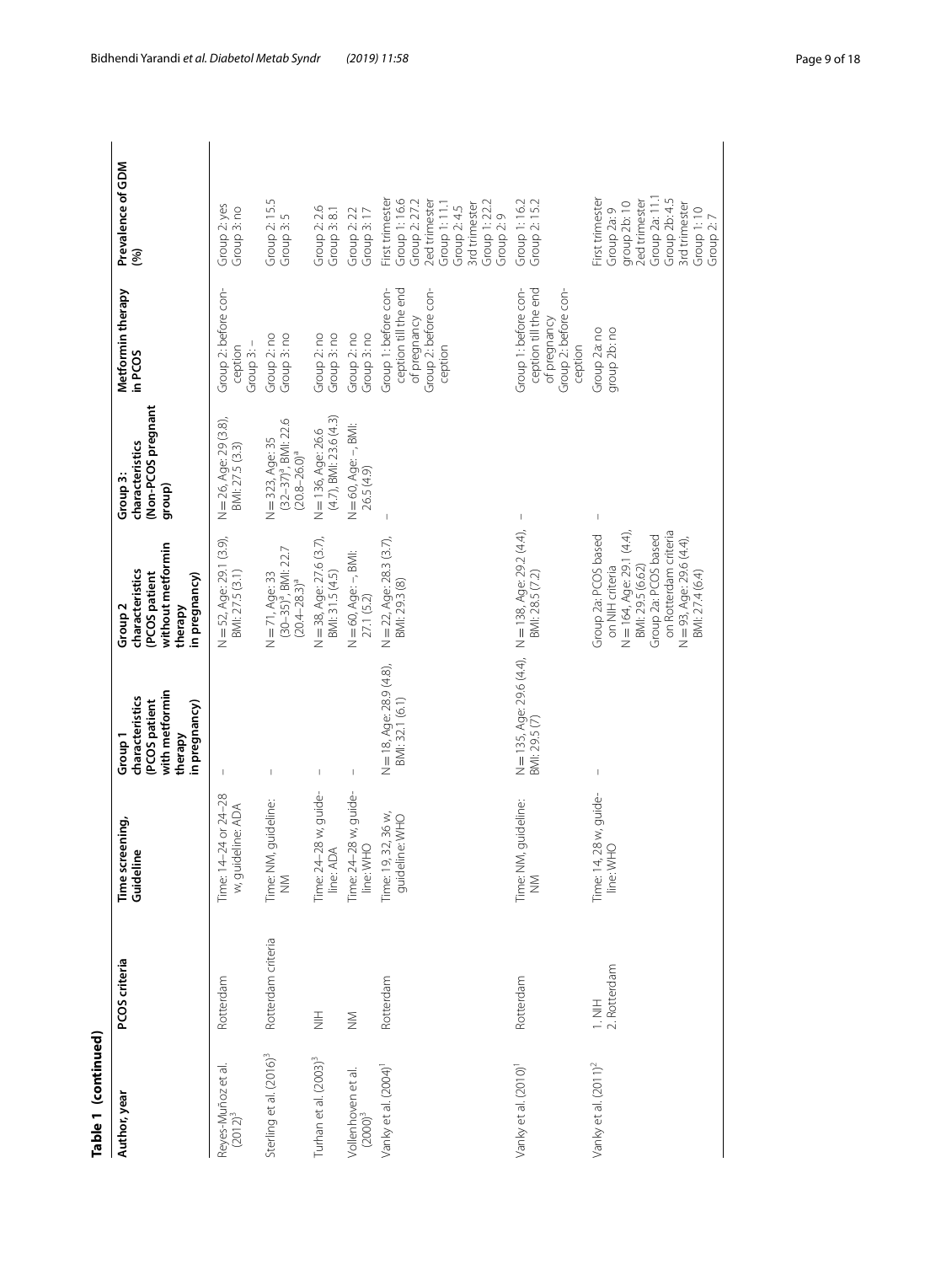| Table 1 (continued)                            |               |                                    |                                                                                                      |                                                                                                                                                                         |                                                            |                              |                                |
|------------------------------------------------|---------------|------------------------------------|------------------------------------------------------------------------------------------------------|-------------------------------------------------------------------------------------------------------------------------------------------------------------------------|------------------------------------------------------------|------------------------------|--------------------------------|
| Author, year                                   | PCOS criteria | Time screening,<br>Guideline       | with metformin<br>characteristics<br>(PCOS patient<br>in pregnancy)<br>therapy<br>Group <sub>1</sub> | without metformin<br>characteristics<br>PCOS patient<br>in pregnancy)<br>therapy<br>Group <sub>2</sub>                                                                  | Non-PCOS pregnant<br>characteristics<br>Group 3:<br>group) | Metformin therapy<br>in PCOS | Prevalence of GDM<br>(96)      |
| Veltman-Verhulst et al.<br>(2010) <sup>3</sup> | Rotterdam     | Time: 24–26 w, guide-<br>line: ADA | $\mid$                                                                                               | N = 21, Age: 26.6 (3.5),<br>Group 2a: PCOS with-<br>N = 29, Age: 25.6 (3.0),<br>BMI: 24.7 (5.7)<br>Group 2a: PCOS with<br>BMI: 28.2 (5.8)<br>out GDM<br>GDM             | $\mid$                                                     | Group $2:$ $-$               | Group 2 totally: 42            |
| Wan et al. (2015) <sup>3</sup>                 | Rotterdam     | guideline:<br>Time: NM,<br>OHW     | L                                                                                                    | $N = 25$ , Age: 31.4 (2),<br>BMI: 22.8 (3.6)                                                                                                                            | $(3.1)$ , BMI: 21.5 $(2.6)$<br>N = 174, Age: 32.7          | Group 2: no<br>Group 3: no   | Group 2: 29.2<br>Group 3: 29.8 |
| Wang et al. (2013)<br>(120) <sup>3</sup>       | Rotterdam     | Time: 24–28 w, guide-<br>line: ADA | $\mathsf I$                                                                                          | N = 144, Age: 30.8 (3.9),<br>BMI: 23 (2.6)                                                                                                                              | $(3.9)$ , BMI: $20(2.4)$<br>N=594, Age: 29.1               | Group 2: no<br>Group 3: no   | Group 2: 54.9<br>Group 3: 14.3 |
| Weerakiet et al. (2004) <sup>3</sup>           | $\geqq$       | Time: 24–28 w, guide-<br>line: ADA | $\mathsf I$                                                                                          | N = 47, Age: 31.6 (4),<br>BMI: 24 (3)                                                                                                                                   | $(3.8)$ , BMI: 22.1 $(3.6)$<br>N=264, Age: 31.3            | Group 2: no<br>Group 3: no   | Group 2: 22.2<br>Group 3: 18   |
| $Xia$ et al. $(2017)^3$                        | Rotterdam     | Time: 24-28 w, guide-<br>line: NM  | Т                                                                                                    | Group 2a: PCOS with-<br>Group 2a: PCOS with<br>$N = 31, Age: -, BMI:$<br>$N = 63$ , Age: -, BMI:<br>23.2 (3.0)<br>out GDM<br>24.0 (6.4)<br>GDM                          |                                                            | Group 2 totally: no          | Group 2 totally: 32.9          |
| Zhang et al. $(2016)^2$                        | Rotterdam     | Time: 24–28 w, guide-<br>line: ADA | $\begin{array}{c} \hline \end{array}$                                                                | Group 2a: PCOS with<br>$(3.2)$ , BMI: 23.2 $(3.1)$<br>Group 2a: PCOS with<br>N = 223, Age: 28.06<br>N = 45, Age: 28.87<br>BMI: 24.30 (3.23)<br>out GDM<br>(3.20)<br>GDM | $\overline{\phantom{a}}$                                   |                              | Group 2 totally: 16.7          |
|                                                |               |                                    |                                                                                                      |                                                                                                                                                                         |                                                            |                              |                                |

N number, BMI body mass index, MM not mentioned, PCOS polycystic ovary syndrome, H4 hyperandrogenism, AO anovulation, PCO polycystic ovary morphology, ADA American diabetes association, WHO World Health<br>Organization M number, BMI body mass index, MM not mentioned, PCOS polycystic ovary syndrome, HA hyperandrogenism, AO anovulation, PCO polycystic ovary morphology, ADA American diabetes association, WHO World Health Organization

<sup>a</sup> Median (25th-75th percentile) Median (25th–75th percentile)

 $\sim$  Experimental study Cross sectional study

<sup>3</sup> Prospective study Prospective study

Table 1 (continued)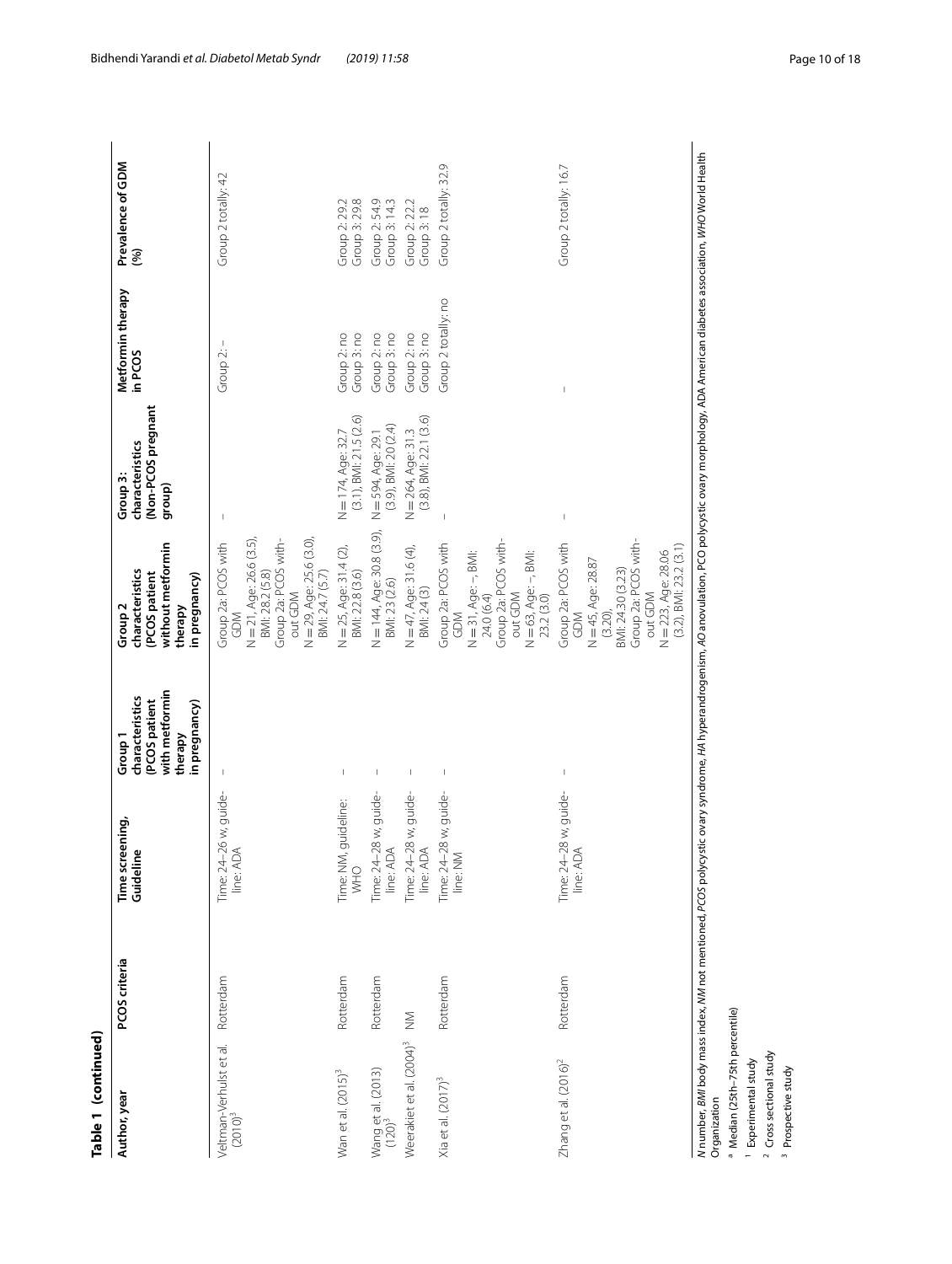mention the GDM diagnostic criteria [[26](#page-16-34), [48,](#page-17-1) [65–](#page-17-14)[69\]](#page-17-15). In addition, marking diversity was found in cutoff values of diagnostic criteria (Table [1\)](#page-3-0).

Twenty-seven studies did not use metformin in the women with PCOS [\[25–](#page-16-19)[27,](#page-16-20) [29](#page-16-27)–[35](#page-16-35), [38,](#page-16-23) [40–](#page-16-31)[47,](#page-17-0) [53](#page-17-11), [61–](#page-17-10)[64,](#page-17-13) [70](#page-17-16), [71\]](#page-17-17); 13 studies used metformin therapy only before conception [[25,](#page-16-19) [28](#page-16-26), [37,](#page-16-30) [39,](#page-16-24) [48](#page-17-1)[–51,](#page-17-2) [54,](#page-17-6) [55](#page-17-7), [57,](#page-17-18) [59](#page-17-9), [69](#page-17-15)]; 13 studies treated the women with PCOS using metformin before conception until the end of pregnancy [[36](#page-16-36), [48–](#page-17-1)[52,](#page-17-3) [54](#page-17-6), [58,](#page-17-8) [60](#page-17-19), [65–](#page-17-14)[68\]](#page-17-20); In one study, metformin therapy was used before conception until 4–16 weeks of gestations  $[36]$  $[36]$  and in one single study it was used before conception until the 32th week of gestation [\[36\]](#page-16-36).

The overall pooled prevalence (95% CI) of GDM among diferent groups was presented in Table [2](#page-10-0). According to the Chi square test and Begg's test, a signifcant heterogeneity but no publication bias was found between the studies in various subgroups. Overall, the women with PCOS were younger [Randompooled mean (95% CI) 29.4 (28.6, 30.3) vs. 30.6 (29.7, 30.9)] and had higher BMI [Random-pooled mean (95% CI): 28.0 (26.8, 29.3) *vs.* 24.4 (23.2, 25.6)] compared with healthy controls. The Random-pooled overall prevalence of GDM among women with PCOS and healthy controls in the second trimester of pregnancy were (Random-pooled overall  $p=0.19$ , 95% CI 0.16–0.22) and (Random-pooled overall  $p=0.07$ , 95% CI 0.06–0.09), respectively (Fig. [1a](#page-11-0), b).

## **Results of meta-regression analysis**

The results of univariate, and multiple weighted, lin-ear meta-regression analysis were presented in Table [3](#page-13-0). Unadjusted meta-regression revealed that regardless of metformin therapy, the prevalence of GDM diagnosed in second trimester among women with PCOS was 9% higher than healthy controls ( $β=0.09$ , 95% CI 0.04, 0.16;  $p=0.002$ ) (Table [3](#page-13-0) model [1](#page-15-1) and Additional file 1: Fig. S2); those higher rate remained signifcant after adjustment of age, BMI, study design, PCOS criteria, GDM defnition and quality assessment (Table [3,](#page-13-0) Models 2–8). In all studies (observational and trials), the increased risk of GDM among women with PCOS, compared to healthy controls, disappeared after the adjustment of metformintherapy (β=0.08, 95% CI 0.04, 0.2; p=0.624); metaregression analyses demonstrating that the prevalence of GDM among the women with PCOS treated before conception was statistically higher than the healthy controls (β = 0.13, 95% CI 0.06, 0.2; p = 0.001). Nevertheless, this prevalence among women with PCOS all throughout the pregnancy were as the same as the healthy controls  $(\beta=0.037, 95\% \text{ CI} - 0.03, 0.1; \text{p}=0.276)$  (Table [4\)](#page-14-0).

Meta-regression analyses among women with PCOS treated with metformin before conception versus all

**Sample size of participants Chi square (***df***) P value Begg's test Pooled overall prevalence (95% CI)** Gestational diabetes in frst trimester of pregnancy PCOS 2016 (0.12, 0.19) 337 4.25 (5) 337 4.25 (5) 0.510 0.452 0.16 (0.12, 0.19) Without metformin therapy 257 −(1) – 0.317 0.15 (0.10, 0.19) Metformin therapy just before conception  $44$   $-$ (1)  $-$  1 0.27 (0.14, 0.40) Metformin therapy before conception till end of pregnancy 36 − (1) − 0.317 0.13 (0.02, 0.25)<br>Non-PCOS − − − Non-PCOS 0 – – – – Gestational diabetes in second trimester of pregnancy PCOS 5156 1123 (58) 0.001 0.789 0.19 (0.16, 0.22) Without metformin therapy 1.000 3008 3008 772 (28) 0.001 0.341 0.20 (0.15, 0.25) Metformin therapy just before conception 1232 165 (15) 0.001 0.786 0.23 (0.16, 0.30) Metformin therapy before conception till end of pregnancy 916 61 (13) 0.001 0.555 0.11 (0.07, 0.16) Non-PCOS 20001 2,059 433 (22) 0.001 0.321 0.07 (0.06, 0.09) Gestational diabetes in third trimester of pregnancy PCOS 675 575 11 (5) 0.001 0.573 0.16 (0.08, 0.23) Without metformin therapy  $495$  – (1) – 1 0.12 (0.09, 0.15) Metformin therapy just before conception  $44$   $- (1)$   $-$  1 0.09 (0.01, 0.18) Metformin therapy before conception till end of pregnancy 36 − (1) − 1 0.22 (0.09, 0.36) Non-PCOS 61 → 8151 − (1) − 0.317 0.04 (0.03, 0.04)

<span id="page-10-0"></span>**Table 2 Results of heterogeneity and publication bias estimation and subgroup meta-analysis for various study population and metformin treatment among women with PCOS and without PCOS**

*PCOS* polycystic ovary syndrome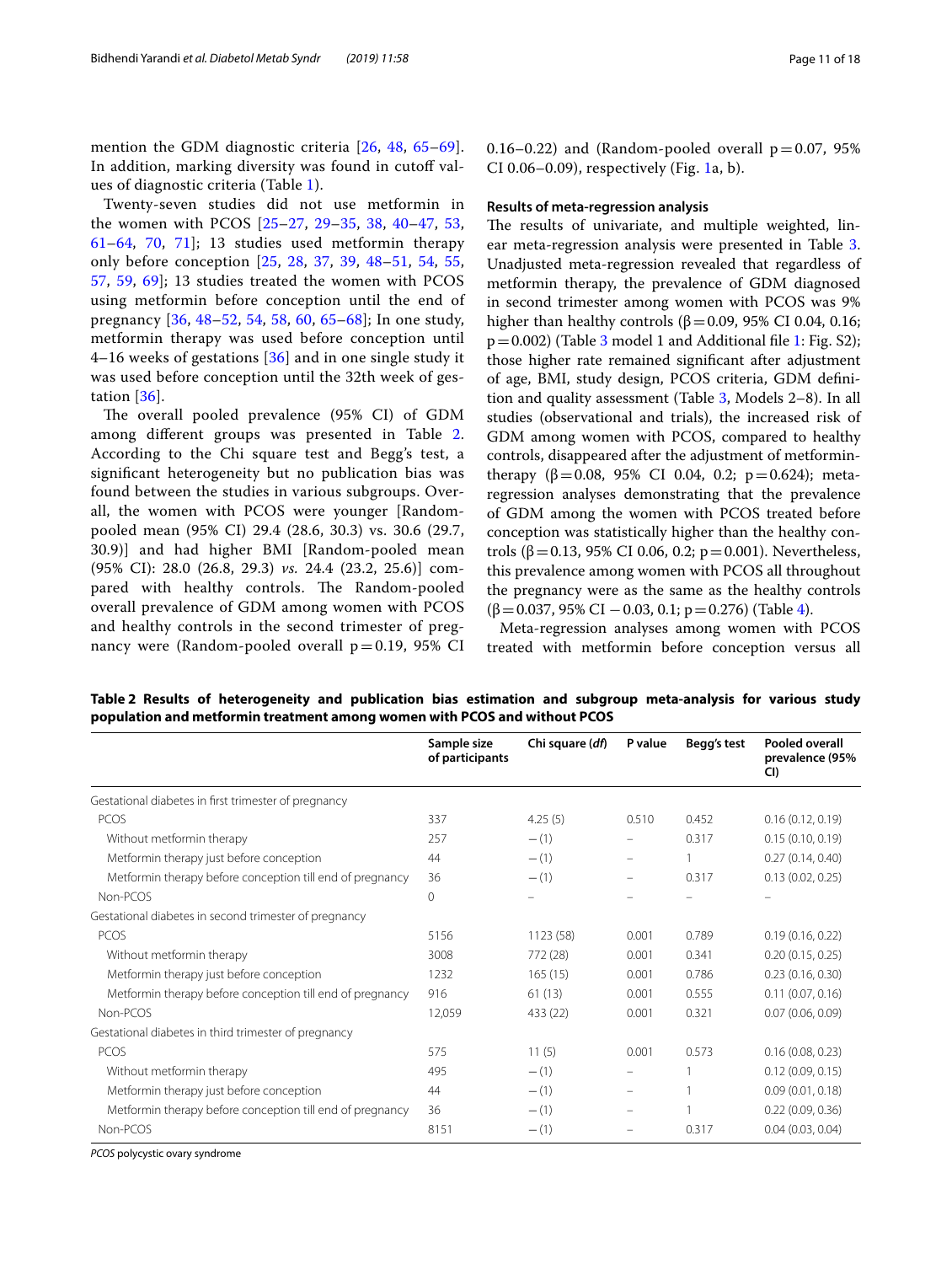<span id="page-11-0"></span>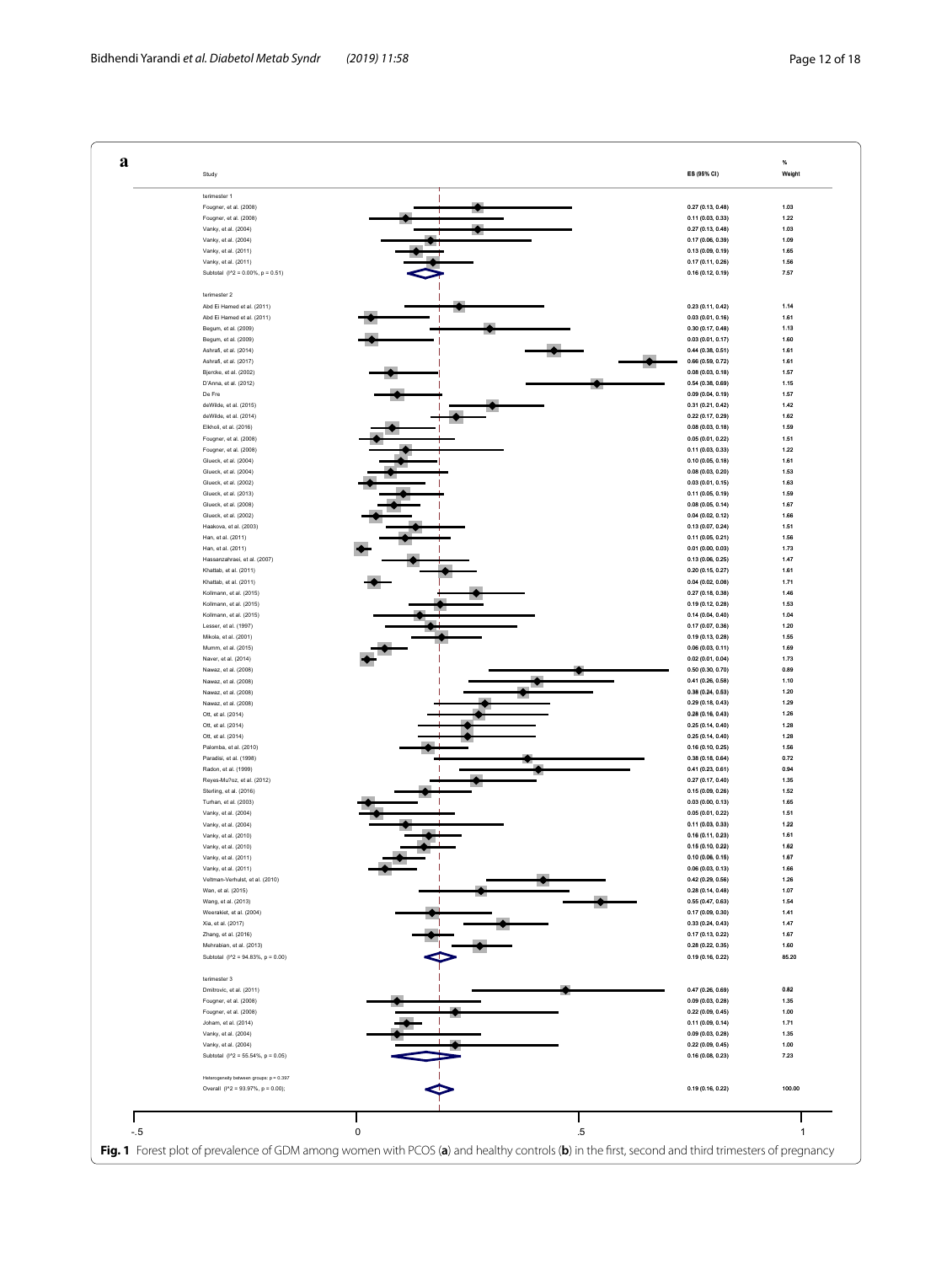

throughout the pregnancy and non-users were presented in Table [4.](#page-14-0) It shown that by excluding observational studies, the prevalence of GDM among women with PCOS treated using metformin before conception until the end of pregnancy did not difer from those treated just before conception (β = −0.09, 95% CI −0.2, 0.02; p = 0.092) or those without metformin therapy ( $β = 0.05$ , 95% CI:  $-0.07$ , 0.04;  $p = 0.301$ ). In addition, the results remained unchanged after the subgroup analysis based methodology of RCTs and non-RCTs studies.

## **Discussion**

It is well documented that the prevalence of GDM among women with PCOS is higher that healthy controls. In addition, the debate whether metformin therapy can change the risk of developing GDM among women with PCOS is continued. Additionally, in term of prevention of GDM in PCOS women, the efect of metformin that can be used before conception versus all throughout the pregnancy has not been compared yet. Previous metaanalyses are controversial and inconclusive mostly due to diferent study designs, non-homogenous control groups and un-adjustment for possible confounding factors of age and BMI.

In an attempt to answer this important question, this meta-analysis was conducted using diferent approaches. Comparison of the prevalence of GDM among PCOS patients versus healthy controls showed that the prevalence of GDM regardless of metformin therapy was signifcantly higher in women with PCOS, and the increased risk disappeared after metformin therapy during pregnancy. However, as a source of bias, all included studies were observational that might be infuenced by the various biases that infuence interpretation of results. In the second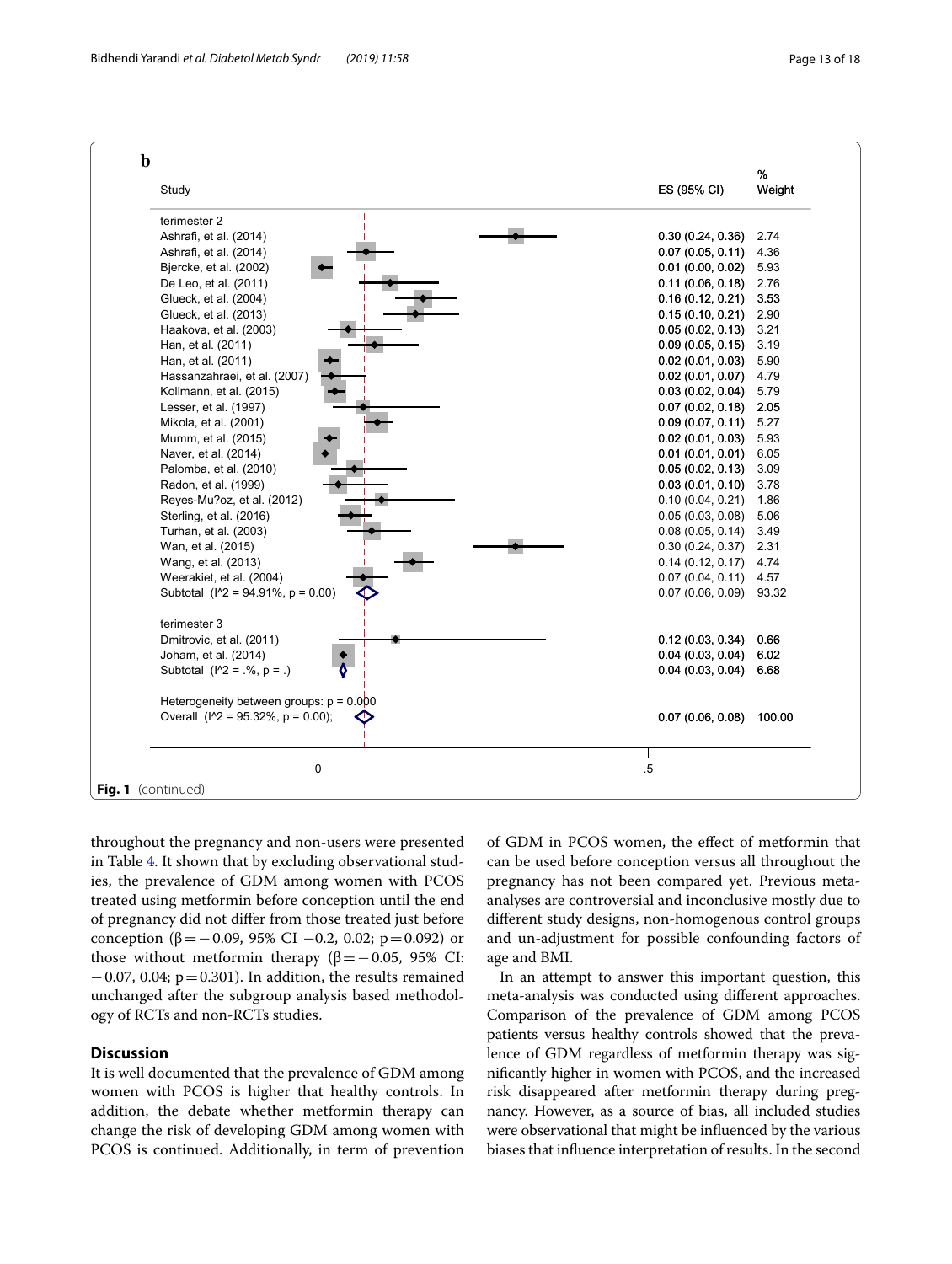|                              | Trimester 1 ( $n = 6$ )                                  |         | Trimester 2 ( $n = 82$ )      |         | Trimester $3(n=8)$            |         |
|------------------------------|----------------------------------------------------------|---------|-------------------------------|---------|-------------------------------|---------|
|                              | $\beta$ (95% CI for $\beta$ )                            | P value | $\beta$ (95% CI for $\beta$ ) | P value | $\beta$ (95% CI for $\beta$ ) | P value |
| Unadjusted model 1           |                                                          |         |                               |         |                               |         |
| <b>Effect PCOS</b>           | $a_{-}$                                                  |         | 0.097(0.04, 0.16)             | 0.002   | $0.09$ ( $-0.08$ , 0.26)      | 0.234   |
| Adjusted Models              |                                                          |         |                               |         |                               |         |
| Model 2                      |                                                          |         |                               |         |                               |         |
| Effect of BMI                | $0.016 (-0.05, 0.09)$                                    | 0.522   | $-0.007$ ( $-0.02$ , 0.002)   | 0.127   | $0.03 (-0.03, 0.09)$          | 0.359   |
| Effect of PCOS               | $a^2$                                                    |         | 0.10(0.05, 0.2)               | 0.001   | $-0.02(-0.4, 0.3)$            | 0.887   |
| Model 3                      |                                                          |         |                               |         |                               |         |
| Effect of BMI                | $0.017 (-0.056, 0.09)$                                   | 0.522   | $-0.005$ ( $-0.02, 0.004$ )   | 0.242   | $0.03 (-0.06, 0.1)$           | 0.413   |
| Effect of PCOS               | $\mathsf{a}_-$                                           |         | 0.10(0.04, 0.2)               | 0.002   | $-0.02$ ( $-0.5, 0.5$ )       | 0.887   |
| Effect of age                | $-0.04$ ( $-0.29$ , 0.21)                                | 0.650   | $-0.003(-0.02, 0.01)$         | 0.621   | $0.01 (-0.2, 0.1)$            | 0.413   |
| Model 4                      |                                                          |         |                               |         |                               |         |
| Effect of BMI                | $0.022 (-0.11, 0.16)$                                    | 0.548   | $-0.005$ ( $-0.02$ , 0.006)   | 0.344   | $0.03 (-0.09, 0.2)$           | 0.450   |
| Effect of PCOS               | $\overline{\phantom{a}}^a$                               |         | 0.08(0.04, 0.2)               | 0.624   | $-0.04 (-0.7, 0.6)$           | 0.852   |
| Effect of age                | $-0.072$ ( $-0.65$ , 0.50)                               | 0.647   | $-0.003(-0.02, 0.01)$         | 0.624   | $-0.02$ ( $-0.4$ , 0.3)       | 0.862   |
| Effect of metformin therapy  | $-0.023(-0.38, 0.33)$                                    | 0.803   | $-0.0001(-0.05, 0.05)$        | 0.997   | $-0.05$ ( $-0.4, 0.3$ )       | 0.680   |
| Model 5                      |                                                          |         |                               |         |                               |         |
| Effect of BMI                | $0.005 (-0.1, 0.1)$                                      | 0.854   | $-0.004 (-0.01, 0.01)$        | 0.425   | $0.03 (-0.03, 0.08)$          | 0.253   |
| Effect of PCOS               | $a_{-}$                                                  |         | 0.10(0.05, 0.2)               | 0.001   | $-0.01 (-0.2, 2)$             | 0.840   |
| Effect of age                | $0.04 (-0.4, 0.5)$                                       | 0.740   | $-0.001(-0.01, 0.01)$         | 0.771   | $-0.1$ ( $-0.3$ , 0.06)       | 0.134   |
| Effect of study design       | $-0.04 (-0.2, 0.1)$                                      | 0.396   | 0.05(0.02, 0.08)              | 0.004   | $0.1 (-0.02, 0.2)$            | 0.073   |
| Model 6                      |                                                          |         |                               |         |                               |         |
| Effect of BMI                | $0.04 (-0.1, 0.2)$                                       | 0.334   | $-0.005(-0.02, 0.004)$        | 0.259   | $0.02 (-0.07, 0.1)$           | 0.403   |
| Effect of PCOS               | $a_{-}$                                                  |         | 0.10(0.02, 0.2)               | 0.011   | $a_{-}$                       |         |
| Effect of age                | $-0.1$ ( $-0.6, 0.3$ )                                   | 0.380   | $-0.004 (-0.02, 0.01)$        | 0.519   | $-0.10 (-0.1, 0.2)$           | 0.761   |
| Effect of PCOS definition    | $0.2 (-0.5, 0.8)$                                        | 0.396   | $-0.04 (-0.1, 0.03)$          | 0.267   | $0.4 (-0.29, 0.99)$           | 0.144   |
| Model 7                      |                                                          |         |                               |         |                               |         |
| Effect of BMI                | $0.02 (-0.05, 0.09)$                                     | 0.522   | $-0.005(-0.02, 0.004)$        | 0.256   | $0.02 (-0.1, 0.2)$            | 0.649   |
| Effect of PCOS               | $a_{-}$                                                  |         | 0.10(0.05, 0.2)               | 0.001   | $0.02 (-0.9, 0.9)$            | 0.953   |
| Effect of age                | $-0.04 (-0.3, 0.2)$                                      | 0.634   | $-0.002(-0.02, 0.01)$         | 0.711   | $0.03 (-0.3, 0.4)$            | 0.792   |
| Effect of quality assessment | $\mathord{\hspace{1pt}\text{--}\hspace{1pt}}^{\text{a}}$ |         | $0.02 (-0.05, 0.08)$          | 0.612   | $-0.06 (-0.7, 0.6)$           | 0.775   |
| Model 8                      |                                                          |         |                               |         |                               |         |
| Effect of BMI                | $-0.005(-0.12, 0.111)$                                   | 0.880   | $-0.006$ ( $-0.02$ , 0.004)   | 0.236   | $0.06 (-0.1, 0.2)$            | 0.306   |
| Effect of PCOS               | $a_{-}$                                                  |         | 0.1(0.04, 0.2)                | 0.002   | $-0.2$ ( $-0.9, 0.6$ )        | 0.565   |
| Effect of age                | $-0.06 (-0.4, 0.3)$                                      | 0.513   | $-0.003(-0.02, 0.01)$         | 0.680   | $-0.02$ ( $-0.3, 0.2$ )       | 0.857   |
| Effect of GDM definition     | $0.2 (-0.4, 0.7)$                                        | 0.352   | $0.01 (-0.04, 0.06)$          | 0.608   | $-0.1$ ( $-0.5, 0.3$ )        | 0.459   |

<span id="page-13-0"></span>

| Table 3 Meta-regression results for univariate and multiple (adjusted effect) models assessing the effect of PCOS |  |  |  |  |  |  |
|-------------------------------------------------------------------------------------------------------------------|--|--|--|--|--|--|
| on gestational diabetes in different trimester of pregnancy                                                       |  |  |  |  |  |  |

Italic values indicate statistically significant results ( $p < 0.05$ )

<sup>a</sup> Insufficient data for analysis

Model 1: Univariate models assessing the efect of PCOS on Prevalence of GDM (Crude model)

Model 2: Multiple meta-regresion analysis efect of PCOS on Prevalence of GDM adjusted by BMI

Model 3: Multiple meta-regresion analysis effect of PCOS on Prevalence of GDM adjusted by BMI and age

Model 4: Multiple meta-regresion analysis efect of PCOS on Prevalence of GDM adjusted by BMI, age and metformin therapy

Model 5: Multiple meta-regresion analysis efect of PCOS on Prevalence of GDM adjusted by BMI, age and study design

Model 6: Multiple meta-regresion analysis efect of PCOS on Prevalence of GDM adjusted by BMI, age and PCOS defnition

Model 7: Multiple meta-regresion analysis efect of PCOS on Prevalence of GDM adjusted by BMI, age and quality assessment

Model 8: Multiple meta-regresion analysis efect of PCOS on Prevalence of GDM adjusted by BMI, age and GDM defnition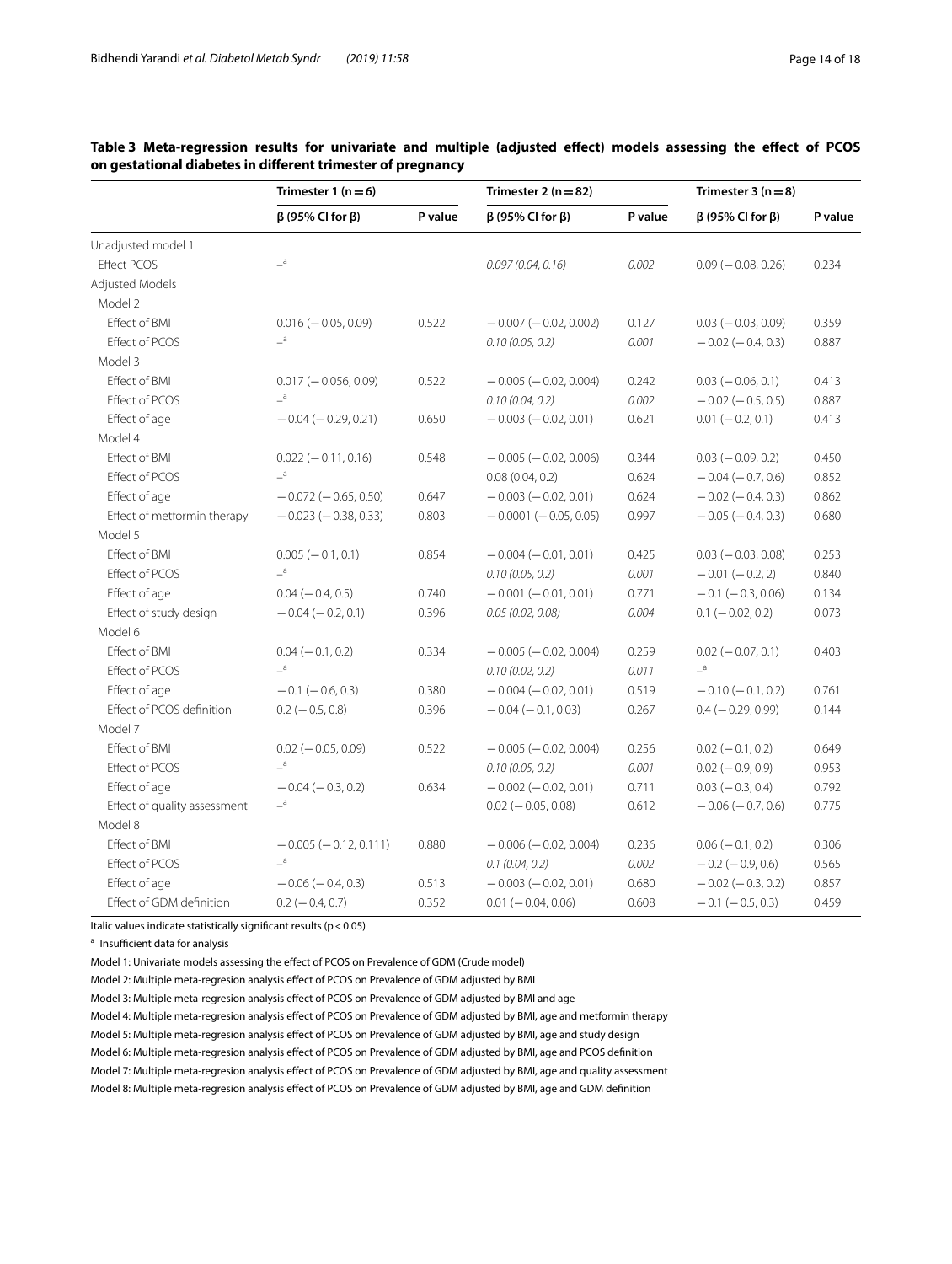|                                                                                                                   | Regression<br>coefficient (95%<br>CI | P value       |
|-------------------------------------------------------------------------------------------------------------------|--------------------------------------|---------------|
| Comparison between PCOS and healthy controls                                                                      |                                      |               |
| Women with PCOS, No treated with metformin vs. healthy controls                                                   |                                      |               |
| $Non-RCTs~\sim$                                                                                                   | 0.10(0.02, 0.17)                     | 0.006         |
| <b>RCTs</b>                                                                                                       | $-$ *                                |               |
| Women with PCOS, treated with metformin only before conception vs. healthy controls                               |                                      |               |
| Non-RCTs                                                                                                          | 0.14(0.07, 0.2)                      | 0.000         |
| <b>RCTs</b>                                                                                                       | $-$ *                                |               |
| Women with PCOS, treated with metformin before conception till the end of pregnancy vs. healthy controls          |                                      |               |
| Non-RCTs                                                                                                          | $0.035 (-0.03, 0.1)$                 | 0.324         |
| <b>RCTs</b>                                                                                                       | $-$ *                                | $\rightarrow$ |
| Comparison between PCOS population                                                                                |                                      |               |
| Women with PCOS, treated with metformin only before conception vs. without metformin therapy                      |                                      |               |
| Non-RCTs                                                                                                          | $0.08 (-0.03, 0.2)$                  | 0.390         |
| <b>RCTs</b>                                                                                                       | $-$ *                                |               |
| Women with PCOS, treated with metformin before conception till the end of pregnancy vs. without metformin therapy |                                      |               |
| Non-RCTs                                                                                                          | $-0.05(-0.07, 0.04)$                 | 0.602         |
| <b>RCTs</b>                                                                                                       | $-$ *                                |               |
| Women with PCOS, treated with metformin before conception till the end of pregnancy vs. only before conception    |                                      |               |
| Non-RCTs                                                                                                          | $-0.11 (-0.24, 0.02)$                | 0.097         |
| <b>RCTs</b>                                                                                                       | $-0.03$ ( $-0.25$ , 0.20) 0.757      |               |

## <span id="page-14-0"></span>**Table 4 Meta-regression results for efect of diferent metformin therapy strategy among subgroup of POCS women and healthy controls and study methodology**

\* Insufficient data for analysis

~ Randomized clinical trial

approach, comparison of PCOS patients, either without or with metformin therapy in various times revealed that before and during pregnancy it could not decrease the prevalence of GDM in metformin treated women with POCS compared to those with PCOS who did not received metformin or were treated only before conception. The results of subgroup analysis based on RCTs and non-RCTs confrmed such fndings. However, these results of clinical trials should also be interpreted with caution mainly due to the small number of trials, moderate quality mainly due to the randomization and blindness.

This meta-analysis confirmed earlier findings regarding the higher risk of GDM among the women with PCOS [[10–](#page-16-6)[13](#page-16-8), [72,](#page-17-21) [73](#page-17-22)]. Some mechanisms have been suggested to explain the established predisposition of women with PCOS for developing GDM. It has been demonstrated that profound IR in PCOS due to peripheral target tissue resistance, decreased hepatic clearance, beta-cell dysfunction and increased pancreatic sensitivity [\[74](#page-17-23), [75](#page-17-24)] is exacerbated through innate IR during pregnancy mainly by the secretion of some insulin-desensitizing placental adipokines and hormones including tumor necrosis factor (TNF)-α, growth hormone, cortisol and human placental lactogen [[63,](#page-17-25) [76](#page-17-26)]. However, Metformin as an insulin sensitizer is widely used by infertile women with PCOS, which could have reduced ovarian androgens, luteinizing hormone and sex hormone binding globulins. In addition, it is helpful to improve hyperandrogenemia and insulin sensitivity via inhibiting hepatic glucose production, increasing peripheral glucose uptake and utilization, and decreasing insulin levels. Metformin recently has been considered a potentially effective agent during pregnancy to prevent GDM.

There are six meta-analyses on the effect of metformin on the occurrence of GDM in women with PCOS  $[14–19]$  $[14–19]$  $[14–19]$ .

Three of them reported that metformin therapy throughout pregnancy decreased the risk of GDM in pregnant PCOS women [[16,](#page-16-37) [18,](#page-16-12) [19\]](#page-16-10). However, they were subject of potential bias as their major limitations were diferent eligibility criteria for the type of included studies (interventional vs. observational)  $[18, 19]$  $[18, 19]$  $[18, 19]$  $[18, 19]$  or selecting of a non-homogenous control groups (PCOS not treated, or both not treated PCOS and non-PCOS ones) [\[16](#page-16-37), [18](#page-16-12), [19](#page-16-10)].

Other three meta-analyses concluded that metformin did not signifcantly afect GDM among women with PCOS [[14,](#page-16-9) [15](#page-16-13), [17\]](#page-16-11). While these studies were performed a subgroup analysis of RCTs as the most stringent method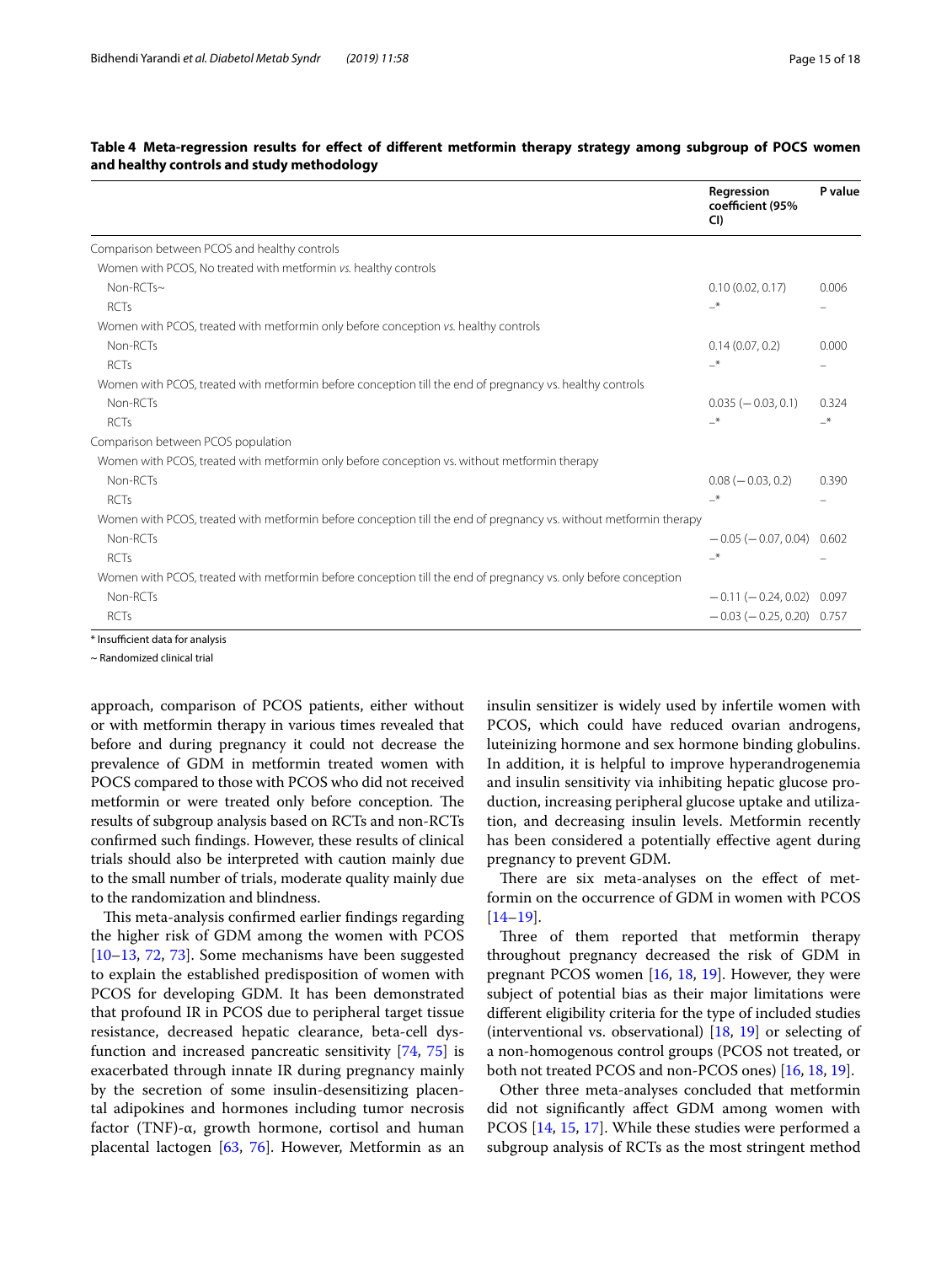of determining whether a cause-efect relation existed between the intervention and outcome, they missed some eligible studies [[17\]](#page-16-11), including epi-analysis [\[77](#page-17-27)], which re-evaluated the results of two former RCTs [\[50](#page-17-5), [51\]](#page-17-2) leading to duplication of previous data [[17\]](#page-16-11). Also, they used the heterogeneous population as controls [\[15](#page-16-13), [17\]](#page-16-11) and misclassifcation of included studies [[48](#page-17-1)] in subgroup analysis [\[14](#page-16-9)] was reported.

Moreover, the quality assessment and risk of bias evaluation did not perform in most those meta-analyses, and the efect of potential confounder of age and BMI did not assessed in most previous meta-analyses.

According to the PRISMA guidelines, the current metaanalysis has standard criteria and presents reliable results. The main strength of this meta-analysis was the large number of eligible studies reviewed in this study, and also the adjustment for potential confounders, which made it possible to present the real feature of this syndrome. In addition, using the homogenous controls (PCOS not treated, or both not treated PCOS and non-PCOS ones) helped us to control the source of heterogeneity. Moreover, the impact of time and duration of metformin therapy for optimum reduction of GDM were evaluated. In addition, most studies included an estimated moderate or high quality with the low risk of bias that helped us provide high quality evidence, sensitivity analysis based on risk of bias showed no diference as well.

Nevertheless, it should be noted that, despite this meta-analysis, it seems the evidence about the metformin therapy among women with PCOS who had risk factor for GDM e.g. advanced maternal age [\[78\]](#page-17-28), previous macrosomia [\[79](#page-17-29)], maternal obesity [[80\]](#page-17-30), maternal impaired glucose tolerance  $[81]$  $[81]$ , ethnicity  $[82]$  $[82]$  and family history of diabetes  $[83]$  $[83]$ , is insufficient and treatment should be prescribed individually for each patient.

However, as the limitations of the present study, there was inadequate evidence, and lack of large scale welldesigned RCTs to establish the infuence of metformin therapy in the various trimesters of pregnancy on the prevalence of GDM. While the onset of metformin therapy before conception was exactly specifed, the duration of metformin treatment before pregnancy was unclear in some included studies and we could not adjust it as a potential confounding factor in this meta-analysis. Moreover, most studies were performed in infertility treatment center, may limit the validity of the results.

## **Conclusion**

The main body of literature in the current meta-analysis was observational, which may be mixed with some sources of bias. Also, a lack of well-designed and high quality interventional studies means that the fndings should be interpreted with cautious. In this respect, decisions regarding the continuation or discontinuation of metformin therapy in women with PCOS are somewhat arbitrary and can be made individually based on the patient's condition given the presence or absence of other GDM risk factors. Additional well-designed RCTs still need for precise recommendation.

## **Additional fle**

<span id="page-15-1"></span>Additional file 1. Additional figures and tables.

## **Abbreviations**

GDM: gestational diabetes mellitus; PCOS: polycystic ovary syndrome; BMI: body mass index; RCT: randomized clinical trial; IR: insulin resistance; PRISMA: preferred reporting items for systematic reviews and meta-analyses; NRS: nonrandomized Studies.

#### **Acknowledgements**

The authors thank Mrs. Marzieh Atashkar, the staf of the Research Institute for Endocrine Sciences Library, for assistance with the literature search. Also, authors wish to acknowledge Ms. Niloofar Shiva for critical editing of English grammar and syntax of the manuscript.

#### **Authors' contributions**

RBY was involved in study design, search in databases, study selection, data analysis, manuscript drafting, and submitting manuscript. SBG and FRT were involved in study design, data analysis, manuscript drafting and critical discussion. MA contributed in study selection, data analysis, and critical discussion. All authors read and approved the fnal manuscript.

#### **Funding**

None.

## **Availability of data and materials**

The datasets used and analysed during the current study are available from the corresponding author on reasonable request

## **Ethics approval and consent to participate**

This study was approved by the ethics committee of the Research Institute for Endocrine Sciences and a written informed consent was obtained from all subjects before initiation of the study.

#### **Consent for publication**

Not applicable.

#### **Competing interests**

The authors declare that they have no competing interests.

#### **Author details**

<sup>1</sup> Reproductive Endocrinology Research Center, Research Institute for Endo‑ crine Sciences, Shahid Beheshti University of Medical Sciences, No 24, Parvane Street, Yaman Street, Velenjak, P.O.Box: 19395-4763, Tehran, Iran. <sup>2</sup> Department of Epidemiology and Biostatistics, School of Public Health, Tehran University of Medical Sciences, Tehran, Iran.

Received: 9 April 2019 Accepted: 8 July 2019 Published online: 23 July 2019

#### **References**

<span id="page-15-0"></span>1. Tehrani FR, Simbar M, Tohidi M, Hosseinpanah F, Azizi F. The prevalence of polycystic ovary syndrome in a community sample of Iranian population: Iranian PCOS prevalence study. Reprod Biol Endocrinol. 2011;9:39.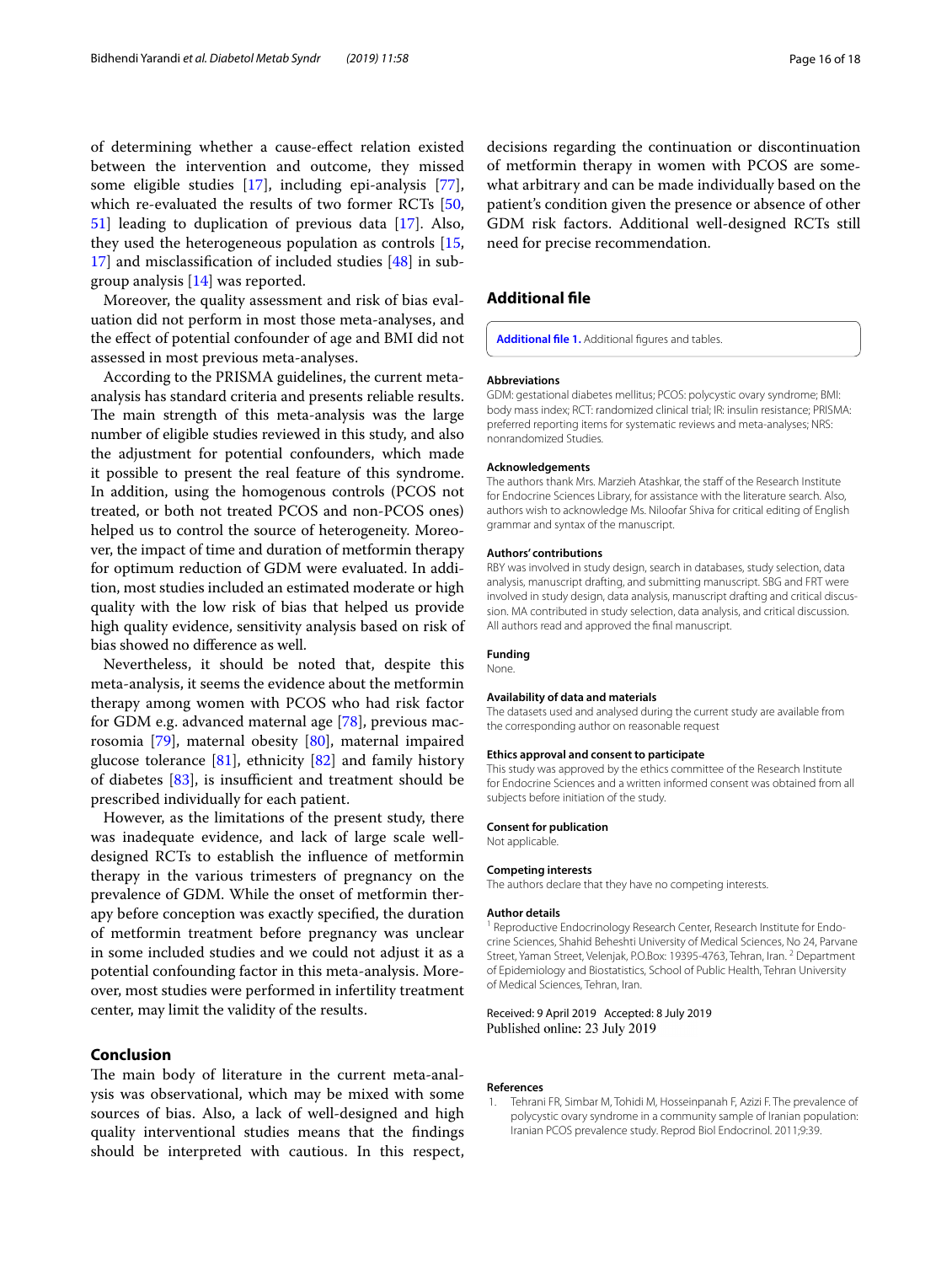- <span id="page-16-0"></span>2. Behboudi-Gandevani S, Ramezani Tehrani F, Rostami Dovom M, Farahmand M, Bahri Khomami M, Noroozzadeh M, et al. Insulin resistance in obesity and polycystic ovary syndrome: systematic review and metaanalysis of observational studies. Gynecol Endocrinol. 2016;32:343–53.
- <span id="page-16-1"></span>3. Goodarzi MO, Dumesic DA, Chazenbalk G, Azziz R. Polycystic ovary syndrome: etiology, pathogenesis and diagnosis. Nat Rev Endocrinol. 2011;7:219–31.
- <span id="page-16-2"></span>4. Dennett CC, Simon J. The role of polycystic ovary syndrome in reproductive and metabolic health: overview and approaches for treatment. Diabetes Spectr. 2015;28:116–20.
- <span id="page-16-7"></span>5. Palomba S, Santagni S, Falbo A, La Sala GB. Complications and challenges associated with polycystic ovary syndrome: current perspectives. Int J Womens Health. 2015;7:745–63.
- <span id="page-16-3"></span>6. Teede H, Deeks A, Moran L. Polycystic ovary syndrome: a complex condition with psychological, reproductive and metabolic manifestations that impacts on health across the lifespan. BMC Med. 2010;8:41.
- <span id="page-16-4"></span>7. Newbern D, Freemark M. Placental hormones and the control of maternal metabolism and fetal growth. Curr Opin Endocrinol Diabetes Obes. 2011;18:409–16.
- 8. Sonagra AD, Biradar SM, Dattatreya K, Murthy DSJ. Normal pregnancy—a state of insulin resistance. J Clin Diagn Res. 2014;8:CC01–3.
- <span id="page-16-5"></span>9. Wilcox G. Insulin and insulin resistance. Clin Biochem Rev. 2005;26:19–39.
- <span id="page-16-6"></span>10. Qin JZ, Pang LH, Li MJ, Fan XJ, Huang RD, Chen HY. Obstetric complications in women with polycystic ovary syndrome: a systematic review and meta-analysis. Reprod Biol Endocrinol. 2013;11:56.
- 11. Boomsma CM, Eijkemans MJ, Hughes EG, Visser GH, Fauser BC, Macklon NS. A meta-analysis of pregnancy outcomes in women with polycystic ovary syndrome. Hum Reprod Update. 2006;12:673–83.
- 12. Kjerulff LE, Sanchez-Ramos L, Duffy D. Pregnancy outcomes in women with polycystic ovary syndrome: a metaanalysis. Am J Obstet Gynecol. 2011;204(558):e1–6.
- <span id="page-16-8"></span>13. Toulis KA, Goulis DG, Kolibianakis EM, Venetis CA, Tarlatzis BC, Papadimas I. Risk of gestational diabetes mellitus in women with polycystic ovary syndrome: a systematic review and a meta-analysis. Fertil Steril. 2009;92:667–77.
- <span id="page-16-9"></span>14. Feng L, Lin XF, Wan ZH, Hu D, Du YK. Efficacy of metformin on pregnancy complications in women with polycystic ovary syndrome: a meta-analysis. Gynecol Endocrinol. 2015;31:833–9.
- <span id="page-16-13"></span>15. Tan X, Li S, Chang Y, Fang C, Liu H, Zhang X, Wang Y. Efect of metformin treatment during pregnancy on women with PCOS: a systematic review and meta-analysis. Clin Invest Med. 2016;39:E120–31.
- <span id="page-16-37"></span>16. Zeng XL, Zhang YF, Tian Q, Xue Y, An RF. Efects of metformin on pregnancy outcomes in women with polycystic ovary syndrome: a metaanalysis. Medicine. 2016;95:e4526.
- <span id="page-16-11"></span>17. Zhuo Z, Wang A, Yu H. Effect of metformin intervention during pregnancy on the gestational diabetes mellitus in women with polycystic ovary syndrome: a systematic review and meta-analysis. J Diabetes Res. 2014;2014:381231.
- <span id="page-16-12"></span>18. Zhao J, Liu X, Zhang W. The effect of metformin therapy for preventing gestational diabetes mellitus in women with polycystic ovary syndrome: a meta-analysis. Exp Clin Endocrinol Diabetes. 2018;1:1. [https://doi.](https://doi.org/10.1055/a-0603-3394) [org/10.1055/a-0603-3394.](https://doi.org/10.1055/a-0603-3394)
- <span id="page-16-10"></span>19. Zheng J, Shan PF, Gu W. The efficacy of metformin in pregnant women with polycystic ovary syndrome: a meta-analysis of clinical trials. J Endocrinol Invest. 2013;36:797–802.
- <span id="page-16-14"></span>20. Moher D, Liberati A, Tetzlaff J, Altman DG, PRISMA Group. Preferred reporting items for systematic reviews and meta-analyses: the PRISMA statement. PLoS Med. 2009;6:e1000097.
- <span id="page-16-15"></span>21. Moher D, Hopewell S, Schulz KF, Montori V, Gøtzsche PC, Devereaux PJ, et al. CONSORT 2010 explanation and elaboration: updated guidelines for reporting parallel group randomised trials. BMJ. 2010;340:c869.
- <span id="page-16-16"></span>22. Wells G, et al. The Newcastle-Ottawa Scale (NOS) for assessing the quality if nonrandomized studies in meta-analyses. 2013. [http://www.ohri.ca/](http://www.ohri.ca/programs/clinical_epidemiology/oxford.htm) [programs/clinical\\_epidemiology/oxford.htm.](http://www.ohri.ca/programs/clinical_epidemiology/oxford.htm) Accessed 19 Oct 2009.
- <span id="page-16-17"></span>23. Sterne JA, Hernán MA, Reeves BC, Savović J, Berkman ND, Viswanathan M, et al. ROBINS-I: a tool for assessing risk of bias in non-randomised studies of interventions. BMJ. 2016;355:i4919.
- <span id="page-16-18"></span>24. Higgins JP, Altman DG, Gøtzsche PC, Jüni P, Moher D, Oxman AD, et al. The Cochrane Collaboration's tool for assessing risk of bias in randomised trials. BMJ. 2011;343:d5928.
- <span id="page-16-19"></span>25. Ashrafi M, Sheikhan F, Arabipoor A, Hosseini R, Nourbakhsh F, Zolfaghari Z. Gestational diabetes mellitus risk factors in women with polycystic ovary syndrome (PCOS). Eur J Obstet Gynecol Reprod Biol. 2014;181:195–9.
- <span id="page-16-34"></span>26. Joham AE, Ranasinha S, Zoungas S, Moran L, Teede HJ. Gestational diabetes and type 2 diabetes in reproductive-aged women with polycystic ovary syndrome. J Clin Endocrinol Metab. 2014;99:E447–52.
- <span id="page-16-20"></span>27. Vanky E, Stridsklev S, Skogøy K, Kleggetveit O, Hjelle S, Brandis PV, et al. PCOS–what matters in early pregnancy?—data from a cross-sectional, multicenter study. Acta Obstet Gynecol Scand. 2011;90:398–404.
- <span id="page-16-26"></span>28. de Wilde MA, Veltman-Verhulst SM, Goverde AJ, Lambalk CB, Laven JS, Franx A, et al. Preconception predictors of gestational diabetes: a multicentre prospective cohort study on the predominant complication of pregnancy in polycystic ovary syndrome. Hum Reprod. 2014;29:1327–36.
- <span id="page-16-27"></span>29. Haakova L, Cibula D, Rezabek K, Hill M, Fanta M, Zivny J. Pregnancy outcome in women with PCOS and in controls matched by age and weight. Hum Reprod. 2003;18:1438–41.
- <span id="page-16-21"></span>30. Hassanzahraei R, Janighorban M. Complications and outcome of pregnancy in infertile PCOS patients. Iran J Nurs Midw Res. 2007;12:101–5.
- <span id="page-16-28"></span>31. Kollmann M, Klaritsch P, Martins WP, Guenther F, Schneider V, Herzog SA, et al. Maternal and neonatal outcomes in pregnant women with PCOS: comparison of diferent diagnostic defnitions. Hum Reprod. 2015;30:2396–403.
- <span id="page-16-22"></span>32. Lesser KB, Garcia FA. Association between polycystic ovary syndrome and glucose intolerance during pregnancy. J Matern Fetal Med. 1997;6:303–7.
- <span id="page-16-29"></span>33. Mikola M, Hiilesmaa V, Halttunen M, Suhonen L, Tiitinen A. Obstetric outcome in women with polycystic ovarian syndrome. Hum Reprod. 2001;16:226–9.
- 34. Mumm H, Jensen DM, Sørensen JA, Andersen LL, Ravn P, Andersen M, et al. Hyperandrogenism and phenotypes of polycystic ovary syndrome are not associated with diferences in obstetric outcomes. Acta Obstet Gynecol Scand. 2015;94:204–11.
- <span id="page-16-35"></span>35. Naver KV, Grinsted J, Larsen SO, Hedley PL, Jørgensen FS, Christiansen M, et al. Increased risk of preterm delivery and pre-eclampsia in women with polycystic ovary syndrome and hyperandrogenaemia. BJOG. 2014;121:575–81.
- <span id="page-16-36"></span>36. Nawaz FH, Khalid R, Naru T, Rizvi J. Does continuous use of metformin throughout pregnancy improve pregnancy outcomes in women with polycystic ovarian syndrome? J Obstet Gynaecol Res. 2008;34:832–7.
- <span id="page-16-30"></span>37. Ott J, Kurz C, Nouri K, Wirth S, Vytiska-Binstorfer E, Huber JC, et al. Pregnancy outcome in women with polycystic ovary syndrome comparing the efects of laparoscopic ovarian drilling and clomiphene citrate stimulation in women pre-treated with metformin: a retrospective study. Reprod Biol Endocrinol. 2010;8:45.
- <span id="page-16-23"></span>38. Radon PA, McMahon MJ, Meyer WR. Impaired glucose tolerance in pregnant women with polycystic ovary syndrome. Obstet Gynecol. 1999;94:194–7.
- <span id="page-16-24"></span>39. Reyes-Muñoz E, Castellanos-Barroso G, Ramírez-Eugenio BY, Ortega-González C, Parra A, Castillo-Mora A, et al. The risk of gestational diabetes mellitus among Mexican women with a history of infertility and polycystic ovary syndrome. Fertil Steril. 2012;97:1467–71.
- <span id="page-16-31"></span>40. Sterling L, Liu J, Okun N, Sakhuja A, Sierra S, Greenblatt E. Pregnancy outcomes in women with polycystic ovary syndrome undergoing in vitro fertilization. Fertil Steril. 2016;105(791–797):e2.
- <span id="page-16-25"></span>41. Turhan NO, Seçkin NC, Aybar F, Inegöl I. Assessment of glucose tolerance and pregnancy outcome of polycystic ovary patients. Int J Gynaecol Obstet. 2003;81:163–8.
- <span id="page-16-32"></span>42. Vollenhoven B, Clark S, Kovacs G, Burger H, Healy D. Prevalence of gestational diabetes mellitus in polycystic ovarian syndrome (PCOS) patients pregnant after ovulation induction with gonadotrophins. Aust N Z J Obstet Gynaecol. 2000;40:54–8.
- 43. Veltman-Verhulst SM, van Haeften TW, Eijkemans MJ, de Valk HW, Fauser BC, Goverde AJ. Sex hormone-binding globulin concentrations before conception as a predictor for gestational diabetes in women with polycystic ovary syndrome. Hum Reprod. 2010;25:3123–8.
- <span id="page-16-33"></span>44. Wan HL, Hui PW, Li HW, Ng EH. Obstetric outcomes in women with polycystic ovary syndrome and isolated polycystic ovaries undergoing in vitro fertilization: a retrospective cohort analysis. J Matern Fetal Neonatal Med. 2015;28:475–8.